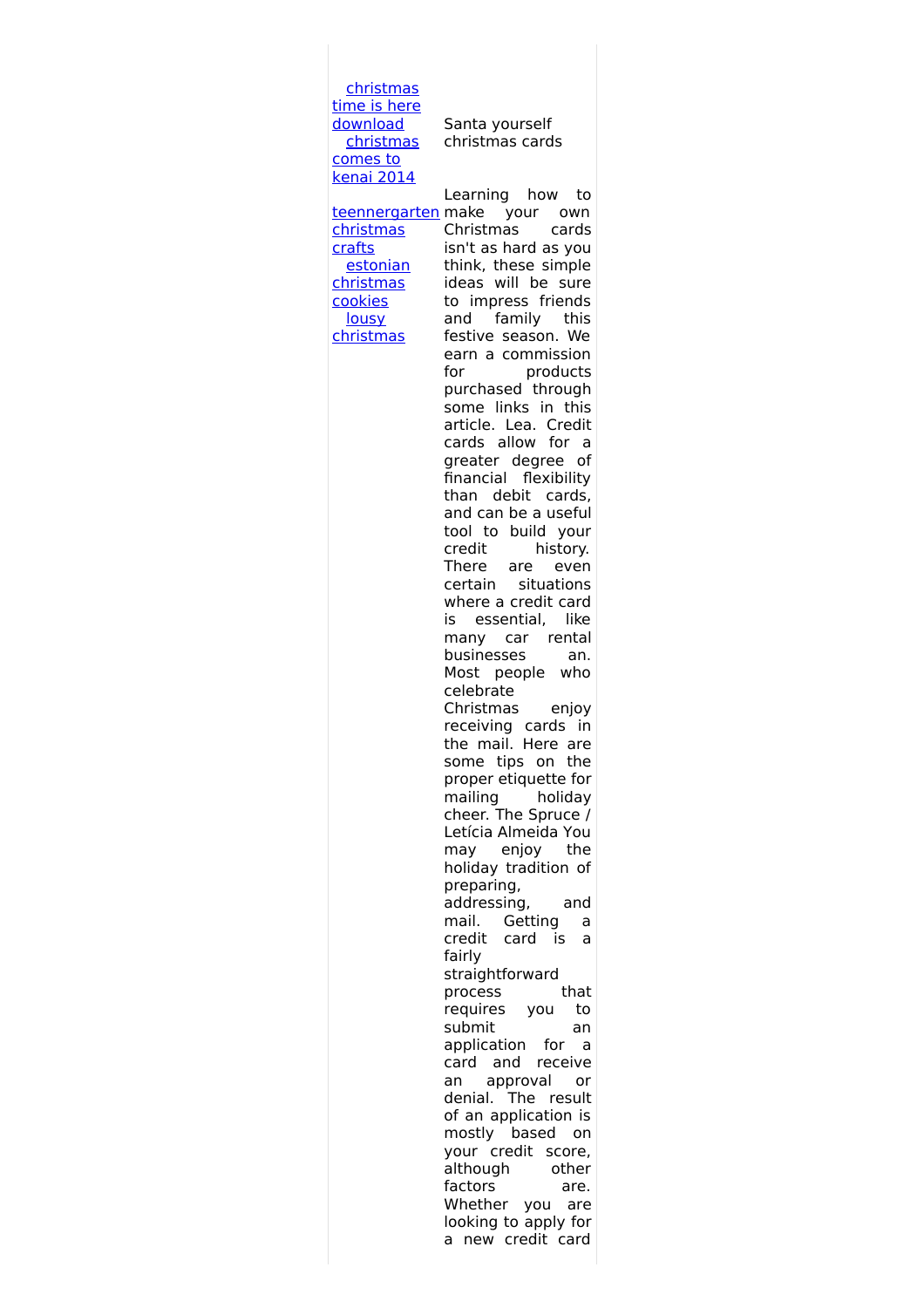or are just starting out, there are a few things to know beforehand. Here we will look at what exactly a credit card is, what the benefits and detriments to having one are, what first-t. Quick Christmas Cards: This is how to make quick and easy Christmas Cards. 1,121 7 This is how to make quick and easy Christmas Cards. Use a card blank to start with. Choose some patterned paper and cut into rectangles. Stick these o. Many across the world use debit cards to access their money for payments and withdrawals easily. These cards have been in existence since the 1970s. They eliminate the need to carry around cash or checks. In today's age, debit cards are reg. If you want to live and work in the United States but are not a U.S. citizen, you need documentation that shows you're allowed to be there. A U.S. green card (also known as a permanent resident card) does that. You can apply for a U.S. gree. There are various ways to pay when shopping or sending money to friends and family in the modern age. In addition to cash or credit, there is Google Pay, Apple Pay, PayPal, Venmo, and CashApp. With all of the new options, it can be easy to. Don't just dump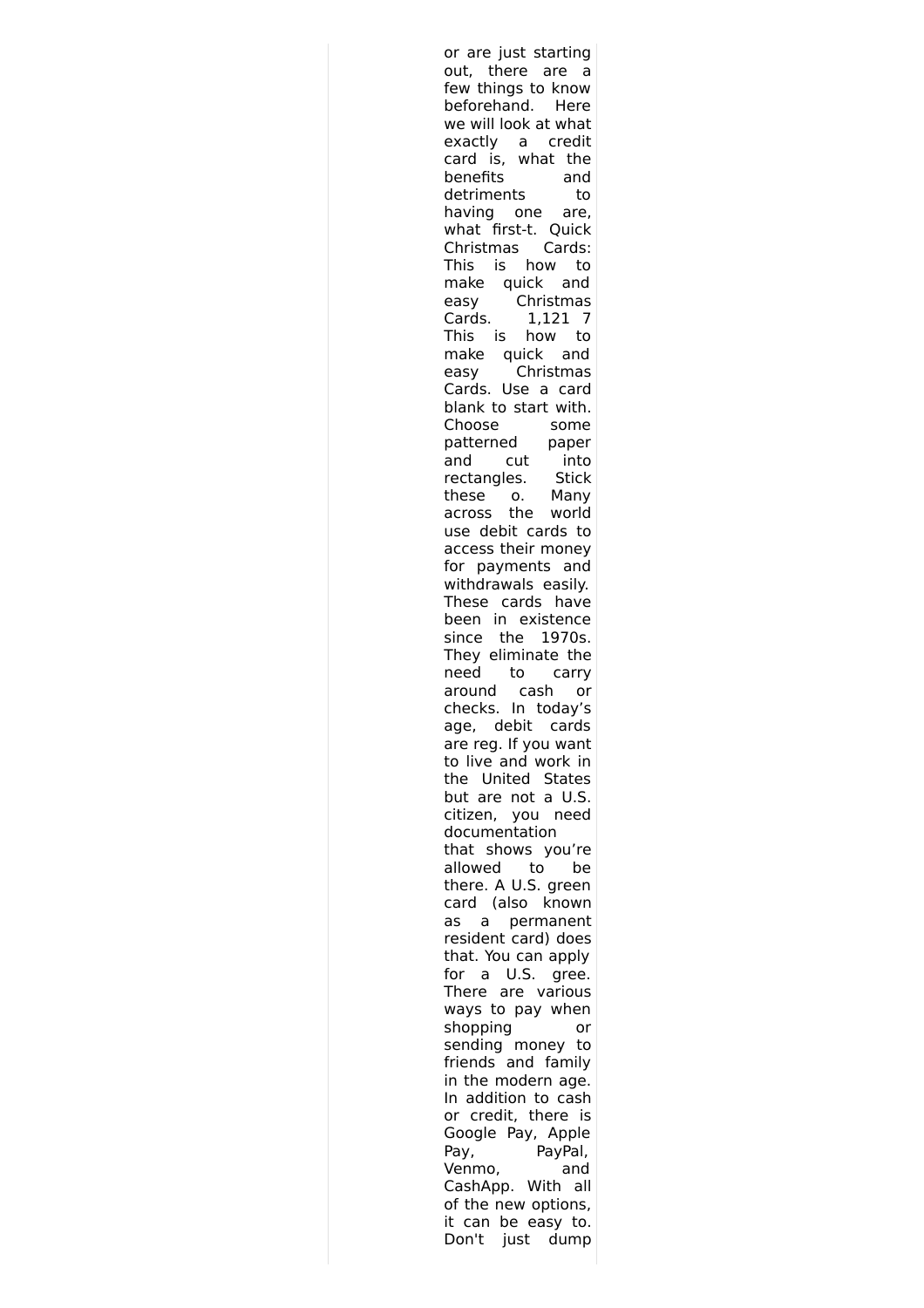| Christmas<br>those                                       |
|----------------------------------------------------------|
| cards in the trash                                       |
| when the season is                                       |
| over—find a<br>new                                       |
| by recycling<br>use                                      |
| into one of<br>them                                      |
| winter                                                   |
| these                                                    |
| holiday<br>crafts.                                       |
| RD.COM Holidays &                                        |
| Observances                                              |
| Christmas<br>Don't                                       |
| just stop at putting                                     |
| your cards up on                                         |
| the<br>man<br>Beyond                                     |
| your credit score,                                       |
| the main thing a                                         |
| credit<br>card                                           |
| company<br>cares                                         |
| about<br>is<br>your                                      |
| ability to<br>make                                       |
|                                                          |
| monthly payments                                         |
| the account.<br>on                                       |
| They will take your                                      |
| and income<br>age                                        |
| consideration<br>into                                    |
| when determining                                         |
| If<br>this.<br>you're                                    |
| younger than 21,                                         |
| need to<br>be<br>you                                     |
| able to prove that                                       |
| have steady<br>you                                       |
| income and that                                          |
| to                                                       |
|                                                          |
| you are able to<br>afford the monthly<br>payments on the |
|                                                          |
| card. If you're older                                    |
| than 21, you still                                       |
| to<br>meet<br>have                                       |
| certain                                                  |
| requirements,<br>but                                     |
| may already<br>vou                                       |
| have some type of                                        |
| payment history for                                      |
| credit<br>card                                           |
| companies<br>to                                          |
| review<br>before                                         |
| making a decision                                        |
| about issuing credit                                     |
| What<br>to<br>you.<br>Do                                 |
|                                                          |
| Credit<br>Card                                           |
| Companies<br>Care                                        |
| About?<br>The<br>main                                    |
| factor<br>in<br>used                                     |
| determining                                              |
| whether<br>an                                            |
| applicant<br>is                                          |
| approved<br>for<br>a                                     |
| card is<br>credit<br>the                                 |
| person's<br>credit                                       |
| score. Before<br>you                                     |
| apply, you can ask                                       |
| for a free copy of                                       |
| credit<br>report                                         |
| your                                                     |
| and<br>your<br>score                                     |
| each<br>from<br>of the                                   |
| main credit<br>three                                     |
| reporting agencies:                                      |
| Experian, Equifax                                        |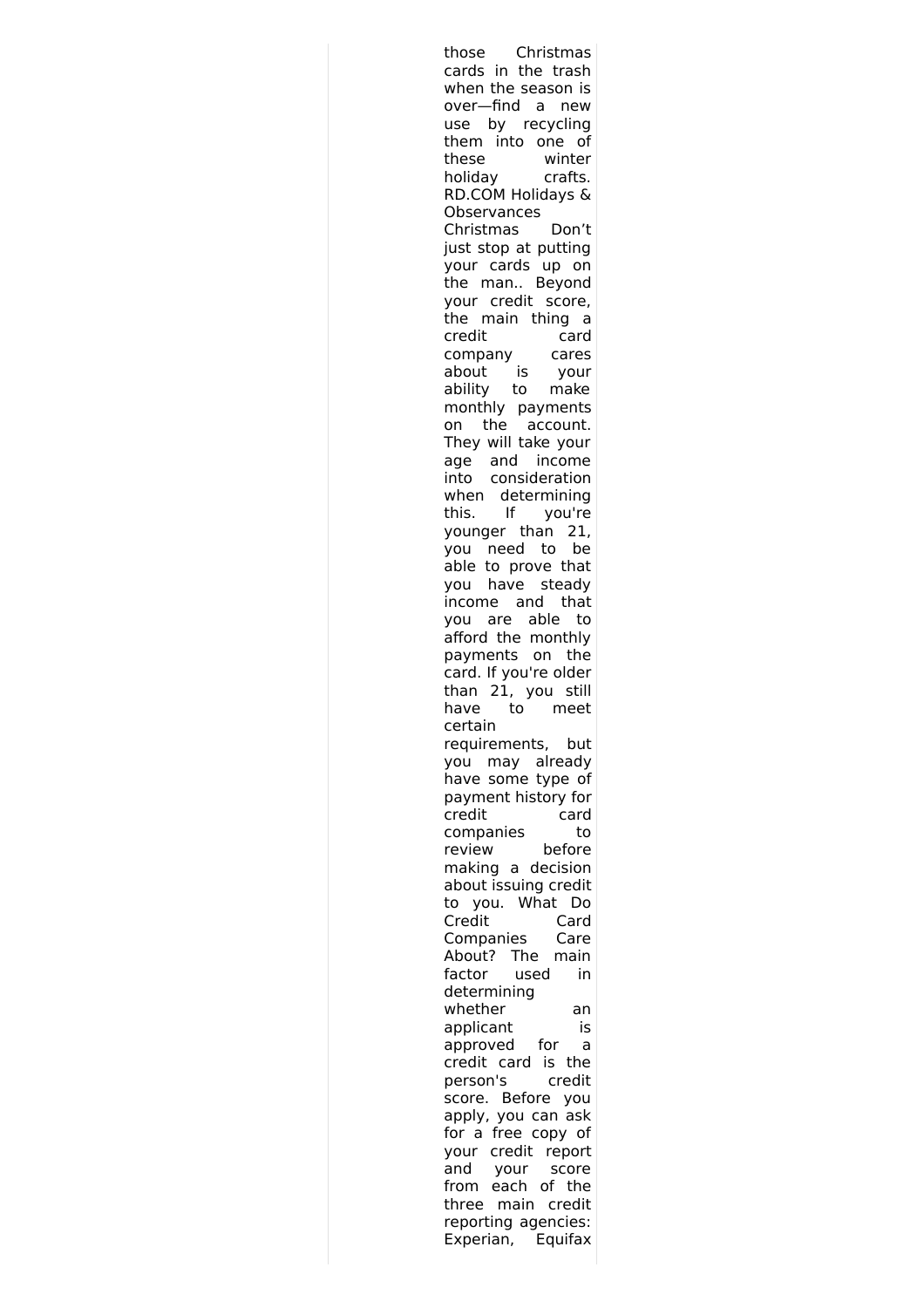| TransUnion.<br>and         |
|----------------------------|
| According<br>to the        |
| Fair<br>Credit             |
| Reporting Act, you         |
| are entitled to a          |
| copy of your<br>free       |
| report from each           |
| agency every<br>12         |
| months. However,           |
| you can also get an        |
| estimate of<br>your        |
| score at any time          |
| from other free or         |
| low-cost services,         |
| such as Credit             |
| Karma. Then add a          |
| Christmas greeting         |
| and<br>some                |
| embellishments,            |
| like the snowflakes        |
| Paper<br>here.             |
| Snowflakes<br>We'd         |
| if<br>remiss<br>be l<br>we |
| didn't include<br>the      |
| most classic of all        |
| Christmas crafts for       |
| TEENs-the paper            |
| snowflake.<br>No           |
| matter how simple          |
| this craft<br>is, the      |
| magic of unfurling         |
| the paper to see           |
| incredible<br>the          |
| patterns created           |
| always be<br>will<br>- a   |
| Christmas miracle.         |
| Add a main picture.        |
| My snowman came            |
| from a length of           |
|                            |
| Christmas Ribbon.          |
| ١f<br>you are using        |
| ribbon, make sure          |
| you use<br>strong          |
| double sided tape          |
| as they can unpeel.        |
| are<br>also<br>There       |
| specialized prepaid        |
| cards.<br>For              |
| example,<br>payroll        |
| cards are used<br>in       |
| companies<br>that          |
| paychecks<br>issue         |
| prepaid cards.<br>via      |
| prepaid<br>Some            |
| referred<br>cards<br>are   |
| government<br>to as        |
| benefit<br>cards.          |
| without<br>People          |
| bank accounts who          |
| receive<br>monthly         |
| payments from the          |
| government,<br>such        |
| as SSI benefits, get       |
| their<br>income            |
| through<br>a special       |
| prepaid card. How          |
| .<br>Hour of Code Can      |
| Demystify<br>Help          |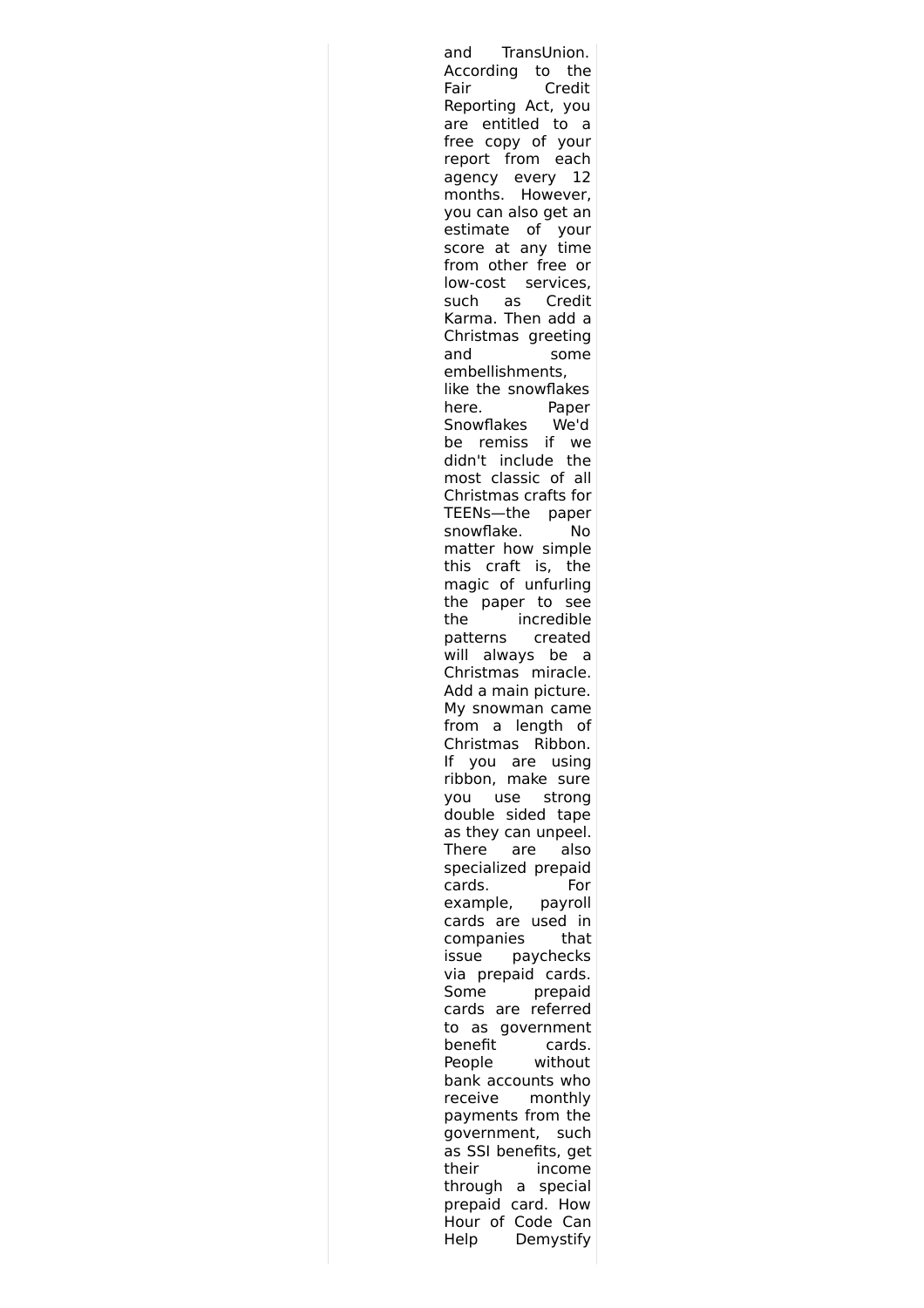| Coding.<br>18                           |  |
|-----------------------------------------|--|
| Christmas<br>Party                      |  |
| for<br>Games<br>the                     |  |
| Your<br>Office or                       |  |
| Holiday<br>Party.                       |  |
| <b>Tissue</b>                           |  |
| Paper                                   |  |
| Christmas Tree Cut                      |  |
| green pieces of<br>tissue paper into    |  |
|                                         |  |
| squares and have                        |  |
| your TEEN crumple                       |  |
|                                         |  |
| and glue them                           |  |
| together to form                        |  |
| the shape of a                          |  |
| Christmas tree. For                     |  |
|                                         |  |
| an extra special                        |  |
| touch, cut up a<br>white cotton pad     |  |
|                                         |  |
| and use it as snow.                     |  |
| The holidays are all                    |  |
| about personal                          |  |
| touches-continue                        |  |
|                                         |  |
| the tradition with                      |  |
| these personalized                      |  |
| Christmas                               |  |
| stockings.<br>In                        |  |
|                                         |  |
| today's age, debit                      |  |
| cards are regularly                     |  |
| for<br>used                             |  |
| convenience. With                       |  |
| a mere swipe or                         |  |
| tap, you can pay                        |  |
|                                         |  |
| for purchases while                     |  |
| on<br>the<br>go.                        |  |
| However, there are                      |  |
| clear differences                       |  |
| between<br>these                        |  |
| cards, credit cards,                    |  |
|                                         |  |
| and other cards                         |  |
| that<br>people<br>may                   |  |
| use.<br>Let's take a                    |  |
| look at what debit                      |  |
| cards are and how                       |  |
|                                         |  |
|                                         |  |
| you can use them.                       |  |
| Daily<br>Shampoo                        |  |
| Damage and<br>the                       |  |
|                                         |  |
| Other Biggest Hair                      |  |
| Care Mistakes You                       |  |
| Can<br>Make. Genius                     |  |
| Gadgets<br>Phone                        |  |
| Total<br>That<br>Are                    |  |
| Changers.<br>Game                       |  |
| Whether<br>or<br>not                    |  |
|                                         |  |
| Credit Cards<br>are                     |  |
| Worth<br>Getting.                       |  |
| better might<br>Even                    |  |
| short,<br>be<br>a                       |  |
| handwritten                             |  |
| personal note to                        |  |
|                                         |  |
| оf<br>each<br>your                      |  |
| recipients.<br>This                     |  |
| gesture will<br>show                    |  |
| that you took the                       |  |
| to personally<br>time                   |  |
| attend to and mail                      |  |
| cards.<br>The                           |  |
| the                                     |  |
| people who open<br>cards<br>will<br>the |  |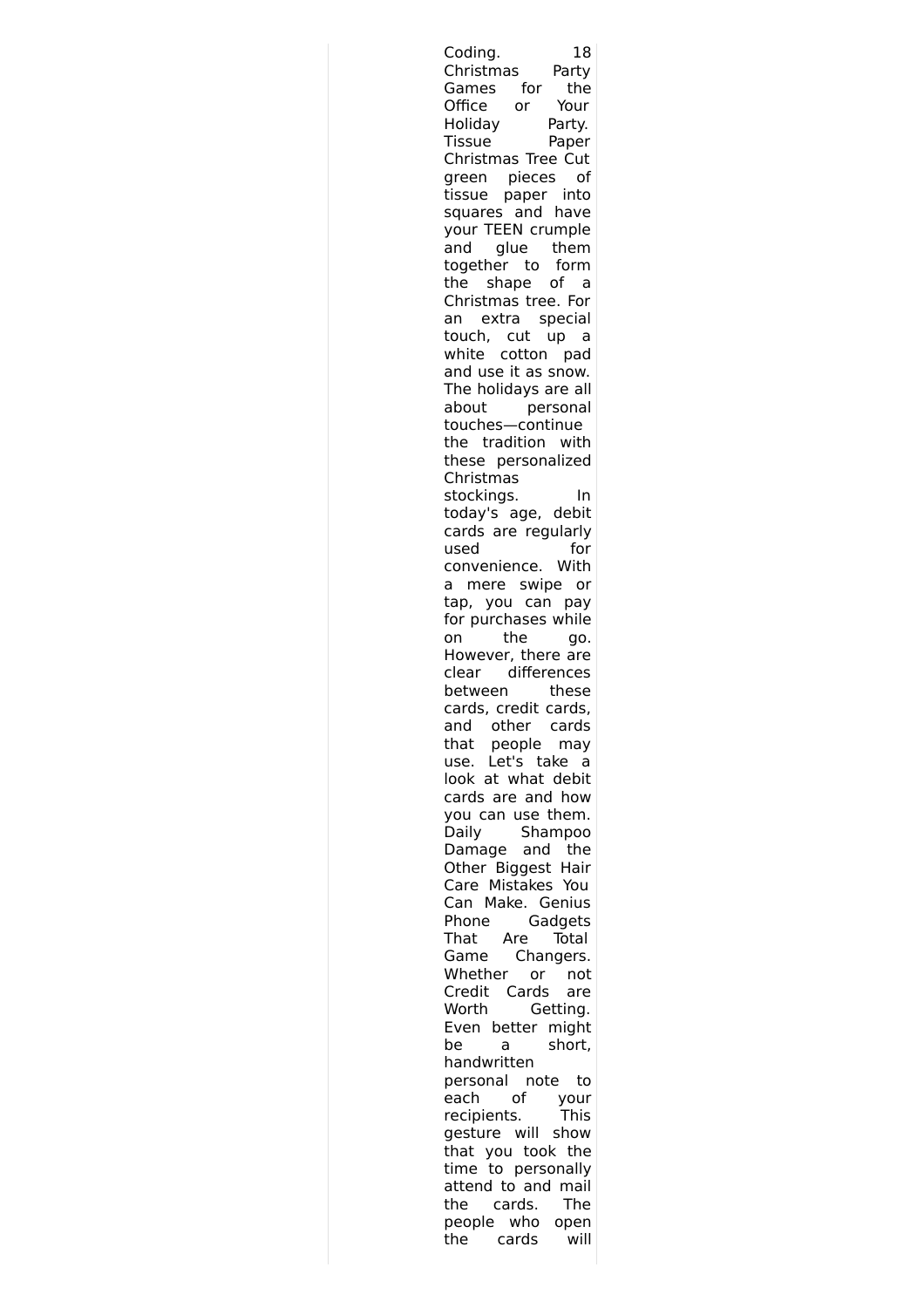| appreciate<br>the                                           |
|-------------------------------------------------------------|
| warmth from the                                             |
| message meant<br>specifically for                           |
|                                                             |
| them. Whether you                                           |
| are looking<br>to                                           |
| apply for a new                                             |
| credit card or are                                          |
| just starting out,                                          |
| there are a few                                             |
| things to know<br>beforehand. Here                          |
|                                                             |
| we will look at what                                        |
| exactly a credit<br>card is, what the                       |
|                                                             |
| benefits<br>and                                             |
| detriments<br>to                                            |
| having one are,<br>what first-timers                        |
|                                                             |
| should be looking                                           |
| for, and other<br>options available if                      |
|                                                             |
| credit cards don't<br>seem like a good                      |
| fit. Many people                                            |
| still prefer actual                                         |
| cards rather than                                           |
| e-cards because                                             |
| they like to display                                        |
|                                                             |
| them on the<br>mantle. However, if                          |
|                                                             |
|                                                             |
| you're unable to<br>get to the post<br>office on time, feel |
| free to email some                                          |
| holiday cheer. The                                          |
| Best Robes for                                              |
| Women That Look                                             |
| and Feel Amazing.                                           |
| Christmas<br>Pasta                                          |
| Trees Move over,                                            |
| blue spruce! This is                                        |
| whole<br>a<br>new                                           |
| Christmas<br>tree                                           |
| Help<br>idea.<br>your                                       |
| TEENs spray paint                                           |
| uncooked<br>pasta                                           |
| noodles in<br>green                                         |
| and silver and hot                                          |
| the<br>glue<br>pasta                                        |
| together to<br>form                                         |
| tree shapes. Don't                                          |
| forget the bowtie                                           |
| noodle<br>on<br>top!                                        |
| After crafting,<br>it<br>might be time                      |
| to<br>road<br>take<br>trip                                  |
| a<br>and check out the                                      |
|                                                             |
|                                                             |
| Christmas<br>best                                           |
| in<br>towns<br>each                                         |
| state.<br>Some                                              |
| prepaid cards<br>are                                        |
| reloadable,<br>and                                          |
| others<br>are<br>non-                                       |
| reloadable. In most                                         |
| cases, a card that<br>is not reloadable is                  |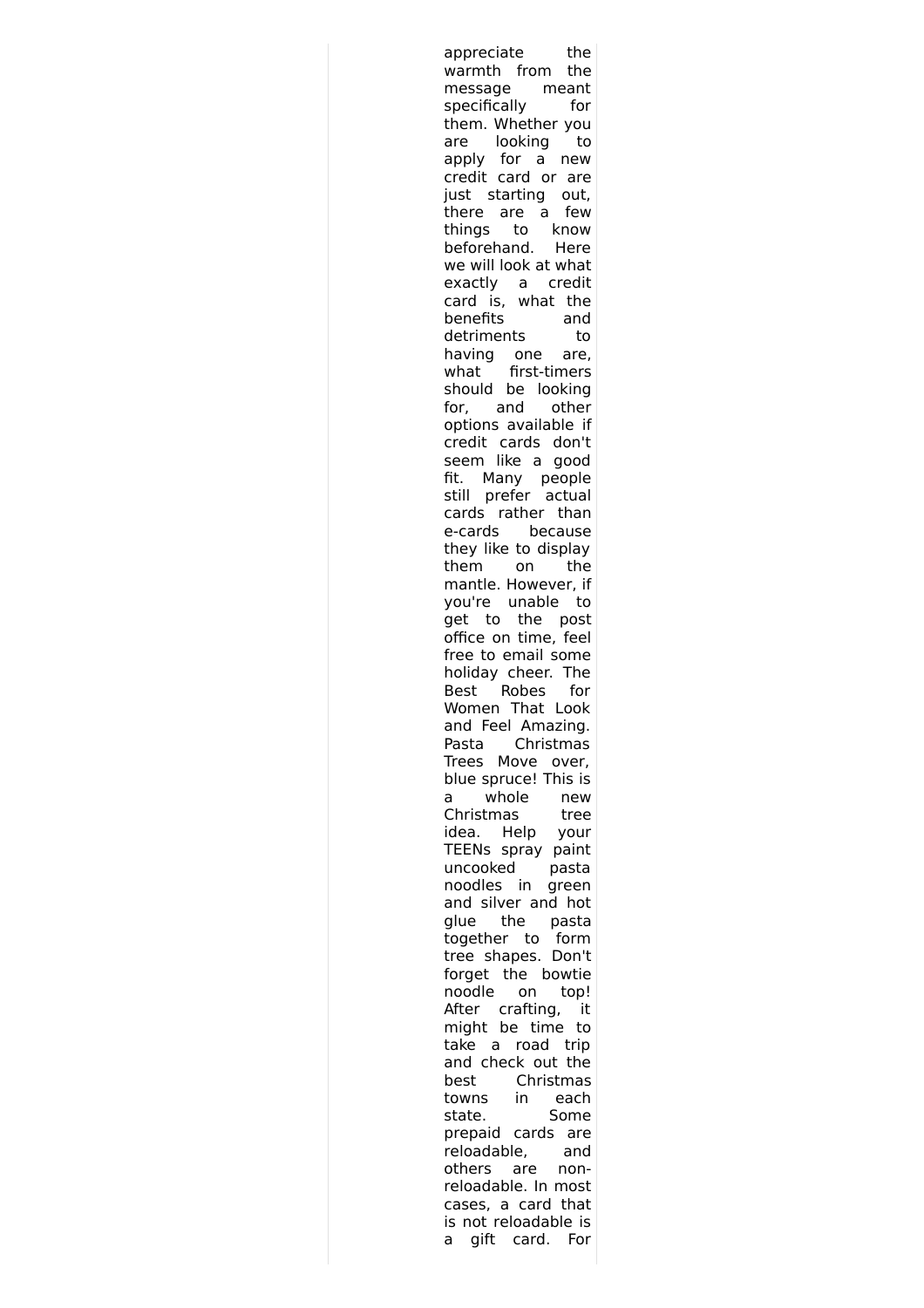| example, there are                        |
|-------------------------------------------|
| plenty of gift cards                      |
| for<br>stores<br>and                      |
| restaurants set<br>at                     |
| \$25, \$50, or \$100.                     |
| You can use open-                         |
| loop<br>cards                             |
| anywhere, but they                        |
|                                           |
| are only intended                         |
| for temporary use.                        |
| A closed-loop non-                        |
| reloadable card is<br>usually a gift card |
|                                           |
| for a specific store.                     |
| Open-loop,                                |
| reloadable<br>cards                       |
| often<br>have more                        |
| features, such<br>as                      |
| direct deposits and                       |
| automatic drafts,                         |
|                                           |
| so they're utilized                       |
| similarly to a debit                      |
| card. Credit<br>cards                     |
| give<br>consumers                         |
| access to a line of                       |
| credit from a bank,                       |
| the amount<br>with                        |
| depending on<br>the                       |
| specific credit card                      |
| the credit<br>and                         |
| history of<br>the                         |
|                                           |
| consumer. There is                        |
| full application<br>a                     |
| process needed for                        |
| a bank to issue you                       |
| line of credit.<br>a                      |
| While<br>it<br>can<br>be                  |
| easy to open up a                         |
| bank account and                          |
| get a debit card,<br>it                   |
| may be harder for                         |
| to<br>some<br>get                         |
| a                                         |
| credit<br>card<br>based                   |
| bad<br>credit<br>on                       |
| history or a lack                         |
| thereof.<br>What<br>Do                    |
| Critics Think of the                      |
| 2021<br>Toyota                            |
| Highlander?.                              |
| Living<br>Country                         |
| participates<br>in                        |
| affiliate<br>various                      |
| marketing                                 |
| which<br>programs,                        |
|                                           |
| means we may get                          |
| paid commissions                          |
| editorially<br>on                         |
| chosen<br>products                        |
| purchased through                         |
| our links to retailer                     |
| Opened-loop<br>sites.                     |
| prepaid cards can                         |
| be used anywhere.                         |
| Even<br>among                             |
| opened-loop cards,                        |
| there<br>are                              |
| some                                      |
| establishments<br>that do not accept      |
|                                           |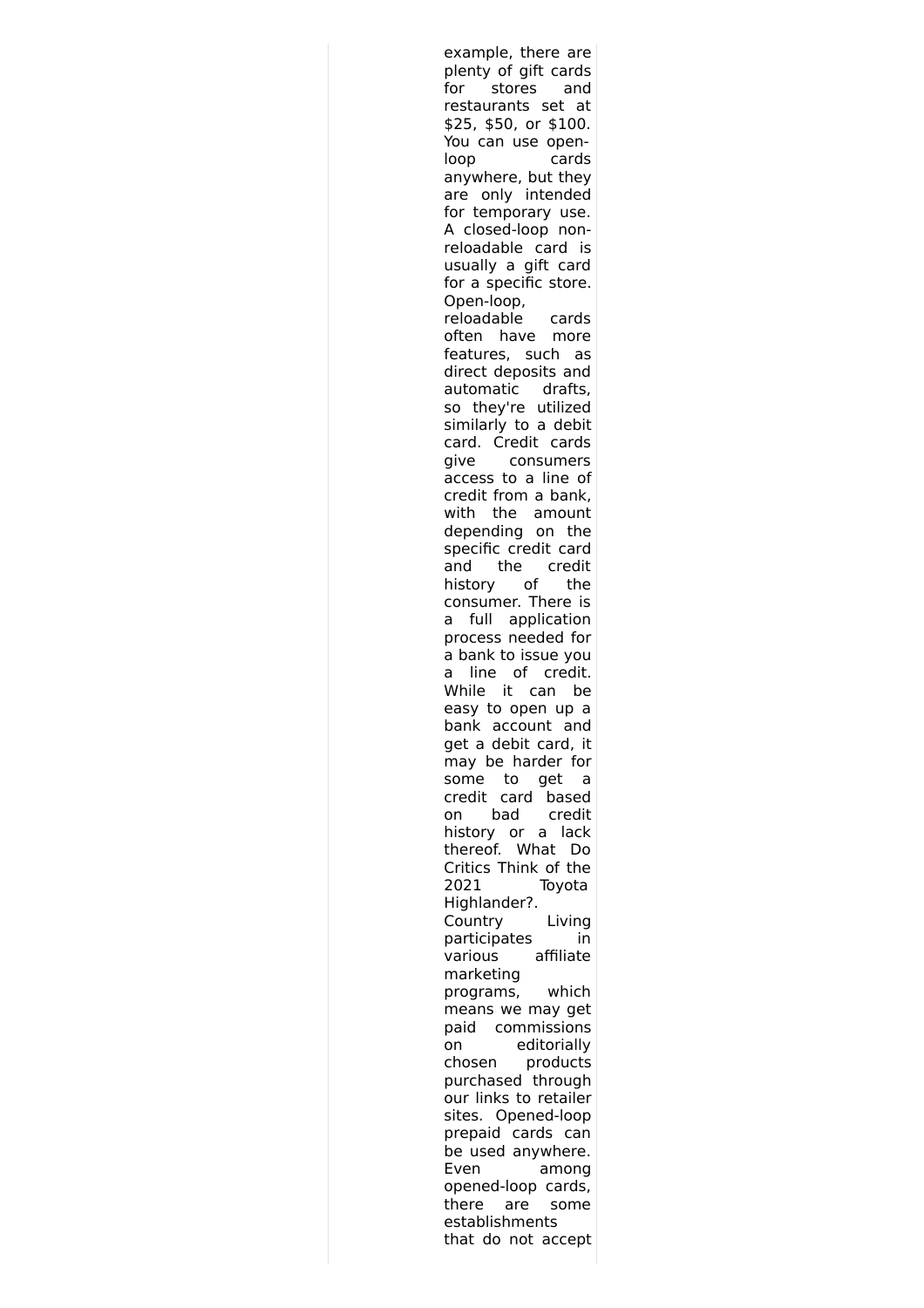| Discover<br>or                                          |
|---------------------------------------------------------|
| American Express,                                       |
| these<br>but                                            |
| businesses<br>are<br>a                                  |
| minority. On the                                        |
|                                                         |
| other hand, closed-                                     |
| loop prepaid cards                                      |
| can only be used in                                     |
| certain<br>places,                                      |
| such as a specific                                      |
| or in the<br>store                                      |
| cafeteria<br>of<br>a                                    |
| specific university.                                    |
| you're applying<br>lf                                   |
| online, fill out all                                    |
| the required fields                                     |
| submit<br>and<br>the                                    |
| information.<br>In                                      |
| most cases, you                                         |
| will<br>be notified                                     |
|                                                         |
| immediately of the                                      |
| credit decision.<br>If                                  |
| you're<br>approved,                                     |
| your card will<br>usually arrive in                     |
|                                                         |
| one to two weeks.                                       |
| you're denied,<br>١f                                    |
| you will receive a                                      |
| letter in the mail                                      |
| the                                                     |
| explaining                                              |
| for<br>reasons<br>the                                   |
| negative decision.                                      |
| The letter may also                                     |
|                                                         |
| include your credi <mark>t</mark><br>score on record at |
| the bureau used to                                      |
| retrieve your score.                                    |
| Christmas<br>40                                         |
| Crafts for TEENs to                                     |
| Get<br>Them<br>in<br>the                                |
| Holiday Spirit.<br>Βy                                   |
| Writer<br>Staff<br>Last                                 |
|                                                         |
| Updated June<br>24,                                     |
| 2020. Crafting<br>all                                   |
| the<br>way There's                                      |
| nothing quite<br>like                                   |
| crafting for getting                                    |
| into<br>the<br>holiday                                  |
| spirit-it's<br>fun<br>a                                 |
| Christmas                                               |
| tradition, especially                                   |
| when you get your                                       |
| involved!<br><b>TEENs</b>                               |
| Christmas crafts for                                    |
| <b>TEENs</b><br>ensure                                  |
|                                                         |
| hours of family fun,                                    |
| laughter,<br>and                                        |
| creativity-and, not                                     |
| mention, some<br>to                                     |
| pretty<br>awesome                                       |
| Christmas<br>DIY                                        |
| decorations<br>to                                       |
| hang around your                                        |
| house. Remember                                         |
| to always supervise                                     |
|                                                         |
|                                                         |
| TEENren<br>younger                                      |
| with scissors, paint,<br>and glue. Have                 |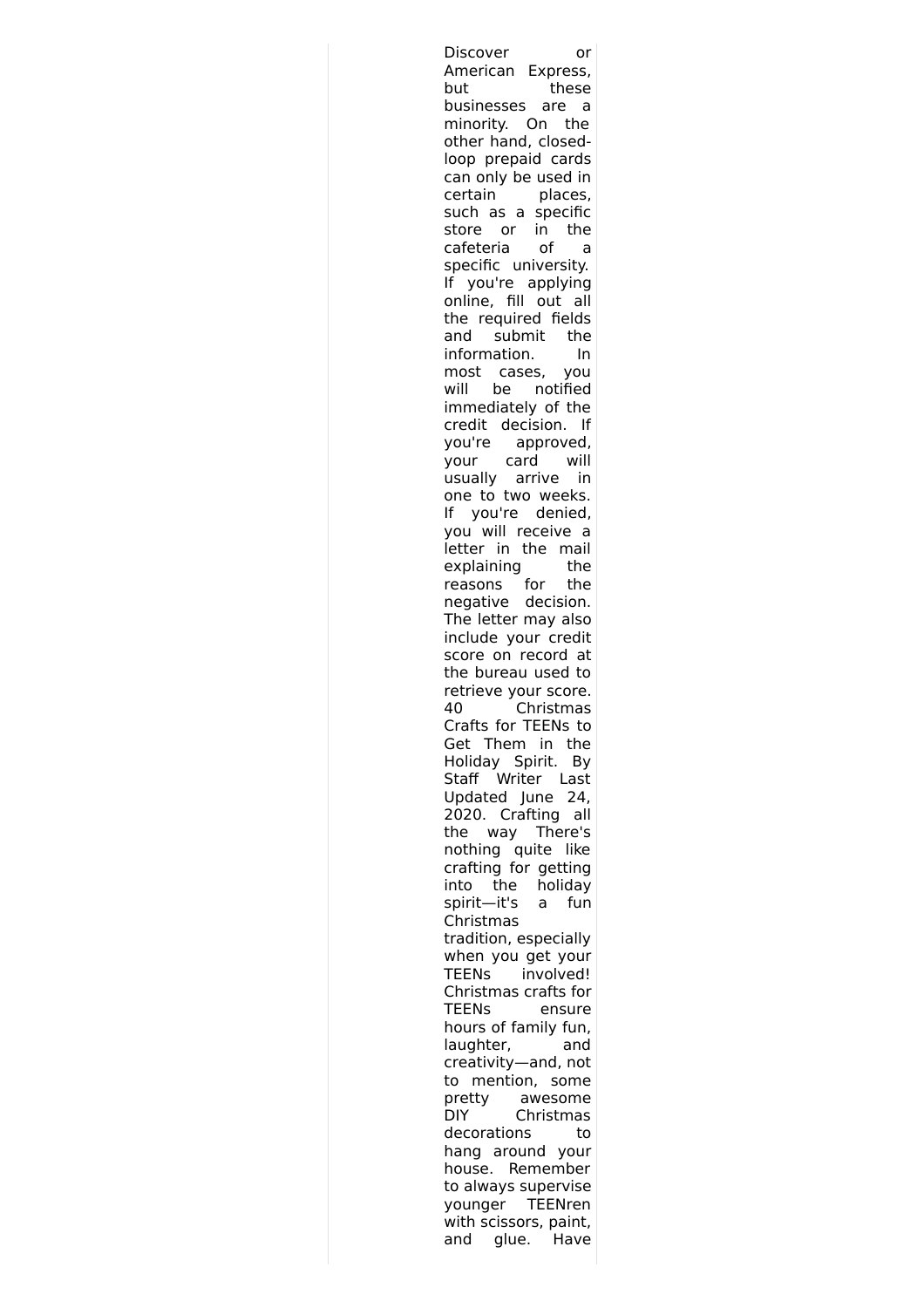these Christmas crafts for TEENs got you ho-ho-hoing in delight? Then, you'll adore these Christmas party games, Orange Peel Garland After peeling (and eating) an orange, lay out the skin and use Christmasthemed cookie cutters to cut out shapes. From there, thread a string or twine to form the garland. Oranges aren't the only fruit fit for Christmas—did you know that it's a Chinese tradition to eat an apple on Christmas? Pasta Wreath TEENs will love this fun twist on the classic Christmas wreath idea. Use craft glue to adhere bowtie pasta to a foam wreath form. Spray paint to apply color and for an extra special holiday surprise, attach red bows and roses. Everything You Need to Know About Applying for a Home Loan. Cut or rip a piece of white paper (printer paper will do) and stick on top of the coloured paper (a good tip is if you are using an image on ribbon or fabric, always put a white paper layer under it as a pattern showing through from paper below makes it look too busy). Popcorn Santa Claus This craft is so scrumptious, you may be tempted to take a bite! First, paint Santa's hat and face details using watercolors. Then, form his beard by gluing popcorn in a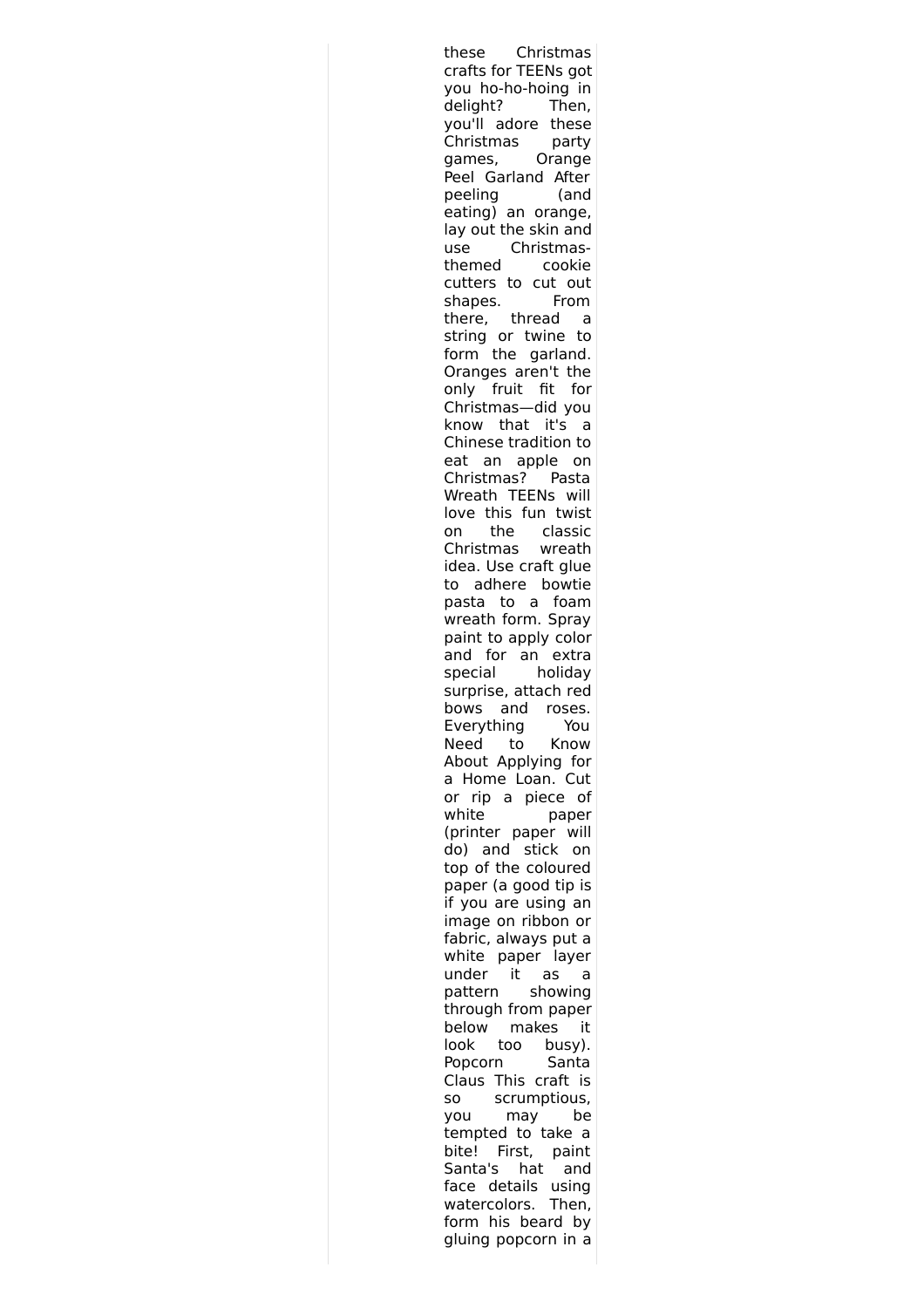| triangle shape                               |
|----------------------------------------------|
| We need your help,                           |
| friend! Since 1996                           |
| Northpole.com has                            |
| been making<br>your                          |
| holidays magical                             |
| with loads of<br>fun                         |
| activities, including                        |
| letters to Santa.                            |
| This site<br>has                             |
| always<br>been                               |
| completely<br>free,                          |
| and due to<br>the                            |
| rising<br>overhead                           |
| costs every year,                            |
| we have to ask for                           |
| your assistance to                           |
| keep                                         |
| Northpole.com                                |
| running.<br>DIY                              |
| Christmas Crafts<br>to                       |
| Make Every Inch<br>0f                        |
| Your<br>Home                                 |
| Instagram-Worthy.                            |
| the<br>best<br>For                           |
| experience on our                            |
| site, be sure to turn                        |
| Javascript<br>- in<br>on                     |
| browser. A<br>your                           |
| few careful folds,                           |
| and you've got                               |
| yourself a tree that                         |
| looks gorgeous in                            |
| its winter whites.                           |
|                                              |
|                                              |
| Then, stick on<br>"ornaments"<br>to          |
| heart's<br>your                              |
| .<br>content. All<br>the                     |
| Things You Missed                            |
| 'A<br>Christmas<br>ın                        |
| Story'.<br>Please                            |
| make sure<br>that                            |
| Javascript<br>and                            |
| cookies<br>are                               |
| enabled<br>on<br>your                        |
| that<br>browser<br>and                       |
| not<br>are<br>you                            |
| blocking them from                           |
| Another<br>loading.                          |
| idea for<br>little<br>fun                    |
| These<br>silly<br>ones:                      |
| reindeer are made                            |
| with a thumbprint.                           |
| might<br>They<br>need                        |
| help for the<br>your                         |
| .<br>illustrated details,                    |
| but we think TEEN-                           |
| made drawings are                            |
| even<br>more                                 |
| charming.<br>Me<br>ю                         |
| You<br>Christmas                             |
| Holding<br>Bears                             |
| Hands Card. Shake                            |
| this card and watch                          |
| this magical winter                          |
| wonderland<br>come                           |
| to life (thanks to a<br>handful of sequins). |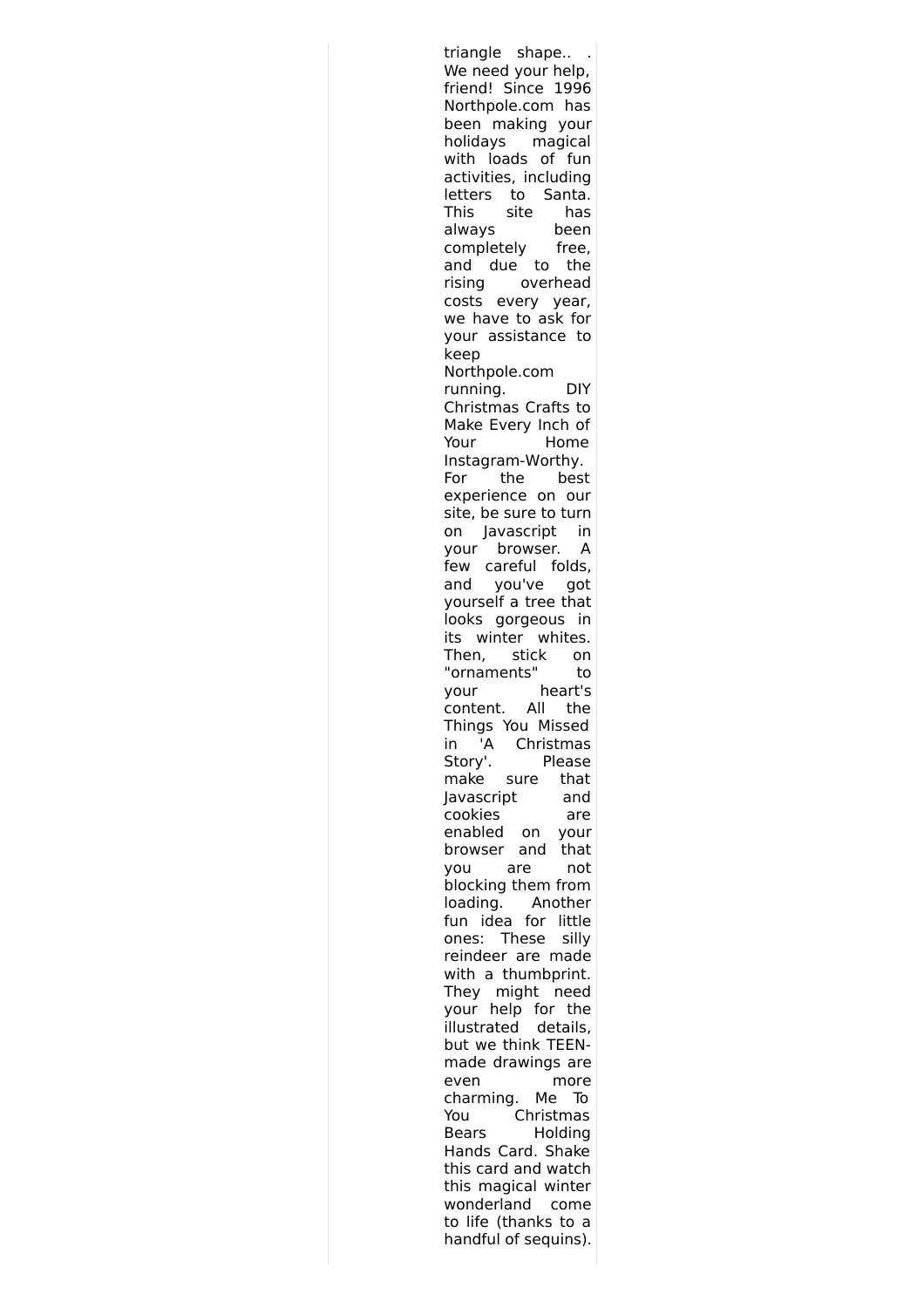| Christmas<br>Funny                     |
|----------------------------------------|
| That<br>Cards<br>Will                  |
| Crack<br>Up<br>Your                    |
| Family and Friends.                    |
| The Best Animated                      |
| Christmas Movies                       |
| Watch<br>Now.<br>to                    |
| Bear In Hat & Scarf                    |
| Wallet<br>Money                        |
| Christmas Card.<br>١f                  |
| can score<br>you<br>а                  |
|                                        |
| straight line with a<br>knife<br>craft |
| (hey,                                  |
| there are rulers for                   |
| a reason), you can                     |
| create this modern                     |
| tree. Not only does                    |
| this card have<br>а                    |
| yarn pattern for a                     |
| Christmas tree,<br>a                   |
| silver<br>ribbon                       |
| weaves through<br>- it                 |
| like tinsel. It's<br>so                |
| wintry, you<br>almost smell<br>can     |
| the                                    |
| pine needles.<br>Fun                   |
| Cats<br>Photo<br>In                    |
| Christmas<br>Hats                      |
| Christmas Card.<br>١f                  |
| you are like<br>me,                    |
| you<br>may                             |
| find<br>sometimes                      |
| yourself in a pinch                    |
| to find a greeting                     |
| Especially<br>card.                    |
| during the holidays                    |
| when<br>L<br>am                        |
| dropping a small                       |
| gift at a friend's                     |
| door or                                |
| going<br>to                            |
| their<br>house<br>to                   |
| share<br>family<br>a                   |
| dinner.<br>These                       |
| printable Christmas                    |
| cards<br>the<br>are                    |
| perfect solution for                   |
| such times! Choose                     |
| your favorites with                    |
| lovely artwork and                     |
| like<br>messages                       |
| "Seasons                               |
| Greetings,"<br>"Merry                  |
| Christmas,"<br>or                      |
| "Merry & Bright."                      |
| Or print the entire                    |
| at once to have<br>set                 |
| hand<br>SO<br>on<br>you                |
| don't have to come                     |
| back to print more.                    |
| promise,<br>having<br>L,               |
| cards on hand is a                     |
| time saver.<br>super                   |
| And a<br>card with a                   |
| handwritten                            |
| thought<br>felt                        |
| message<br>always                      |
| adds<br>special<br>a                   |
| touch to<br>your gift                  |
|                                        |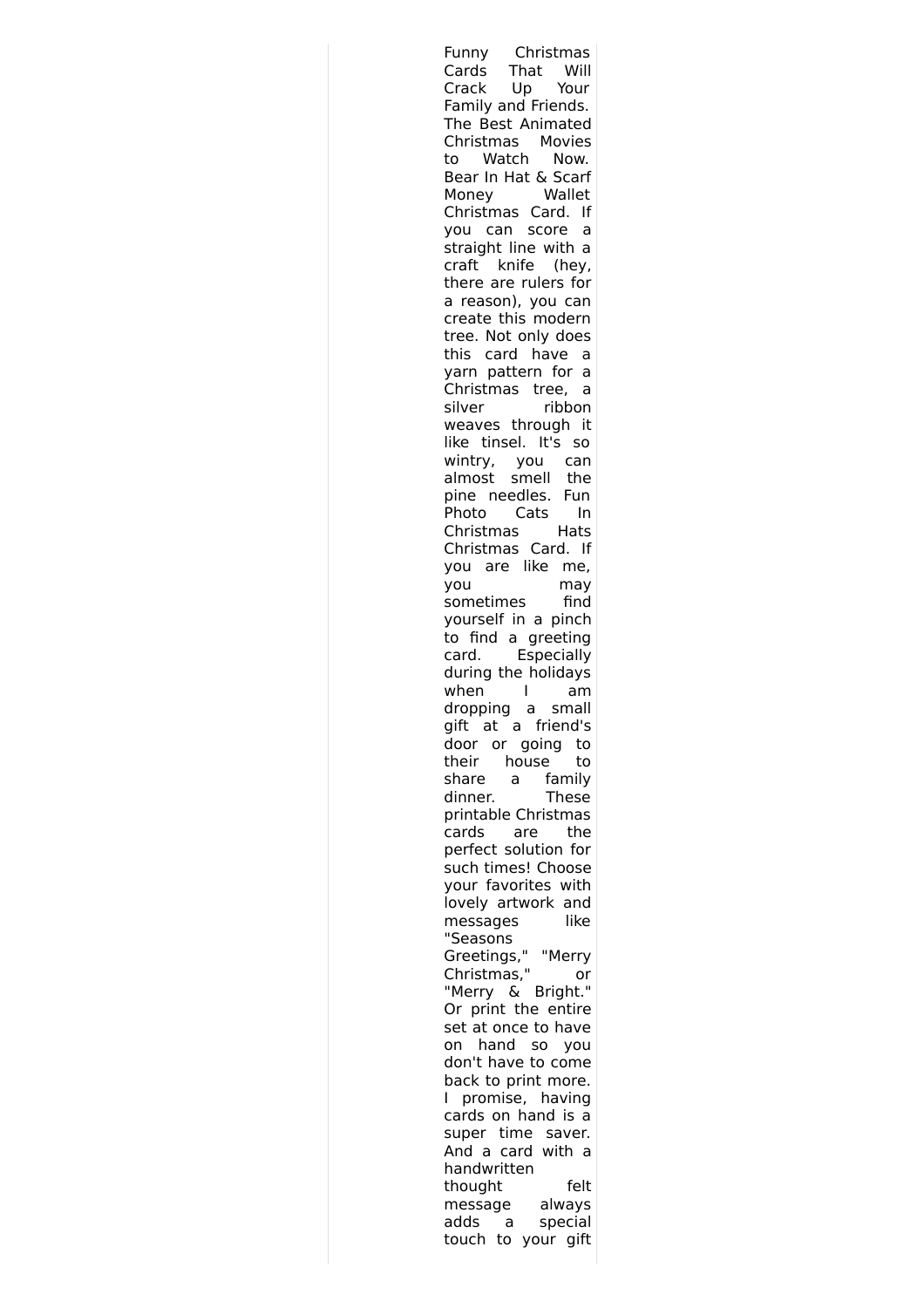giving tradition. Me To You Husband Christmas Bear On Sledge Card. Me To You Boyfriend Christmas Bears With Snowman. See the tutorial at It All Started With Paint ". If you want your holiday card to be colorful and vibrant, these trees made out of paint chips are a super simple way to achieve it. Access to this page has been denied because we believe you are using automation tools to browse the website. Now you see him in color, now you don't! This fun illusion, made possible through a "magic" frame, will delight little ones. Me To You Daddy Christmas Bear With Red Scarf And Snowball Card. No matter your crafting skill, you can handle one of these do-it-yourself card ideas. For a real personal touch, you can use a fingerprint stamp to add berries to a wreath or holly sprig. You can even get a free, printable template for the wreath and leaves. Roaring 20's Lady With Snowflake Background General Christmas Card. Santa In Red Car With Tree Across The Miles Christmas Card. Good Housekeeping participates in various affiliate marketing programs, which means we may get paid commissions on editorially chosen products purchased through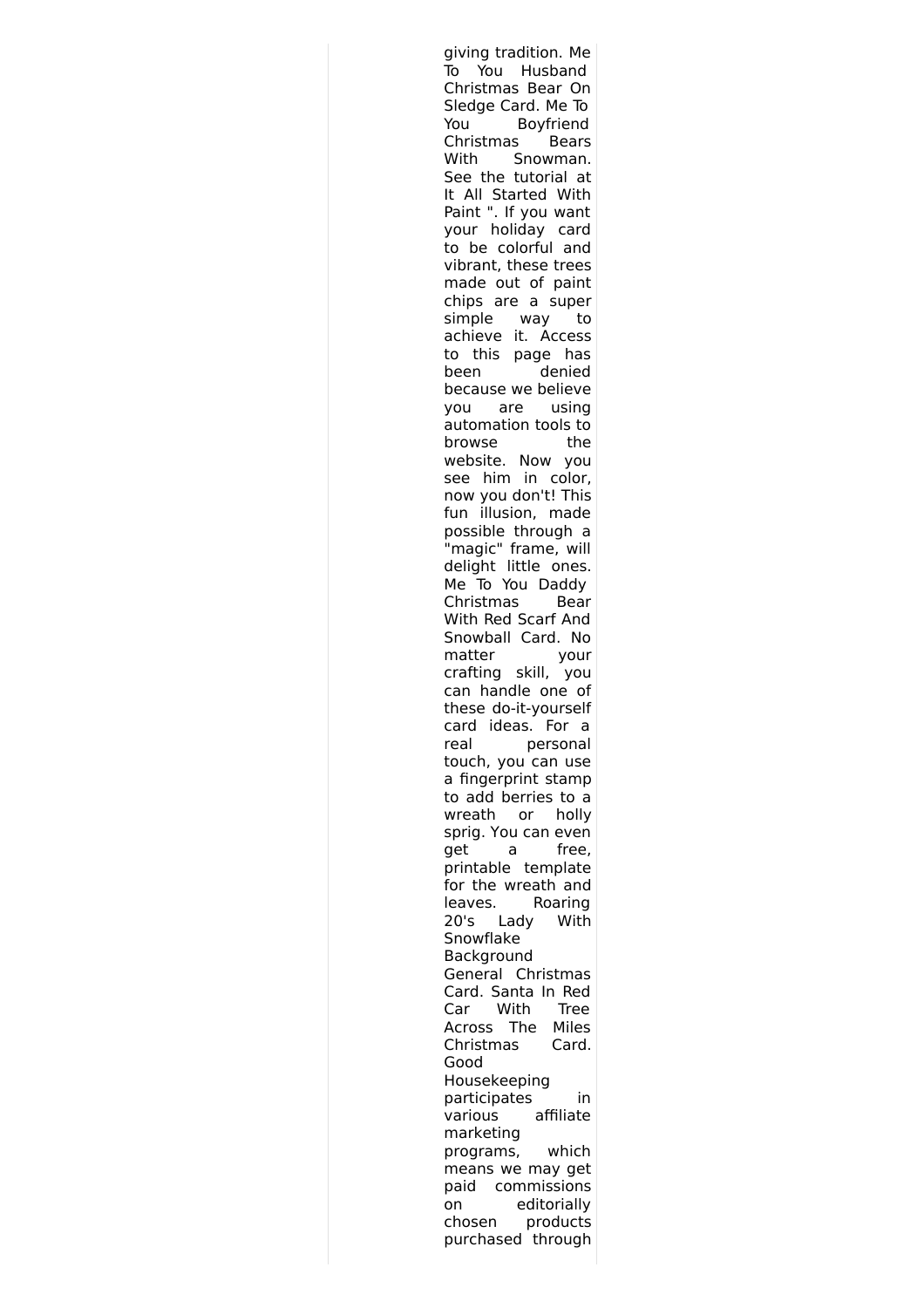our links to retailer sites. At Clintons we are very proud of our History and heritage. The business was family run and founded in 1968 by Don Lewin. Read More >. Auntie and Uncle Snowmen On Skis Christmas Card. Gnomes are getting more and more popular in holiday decor every year, so this card is right on-trend. Plus, it has fun pop-up elements that give it a feeling of depth. Peace Love Merry Christmas Bus Hippie Humorous San. . This may happen as a result of the following:.. Give the gift of great hair or simply treat yourself! Shop now. Better than half price on Oral B iO6 electric toothbrushes. Shop Now. Boots Opticians . Good things come in pairs. Book your eye test today. Boots Health Hub. Online access to health and wellness services. Boots Free Online NHS Repeat Prescription Service. Boots Health Hub. Online access to health and wellness services. Boots. 2020-08-10 · To create a holiday card inspired coaster, simply use an Exacto-knife to cut a Christmas card into the shape of the coaster. Then, using Mod Podge, coat the bottom and top of the Christmas cards and place them on top of the Coater. Alternatively, you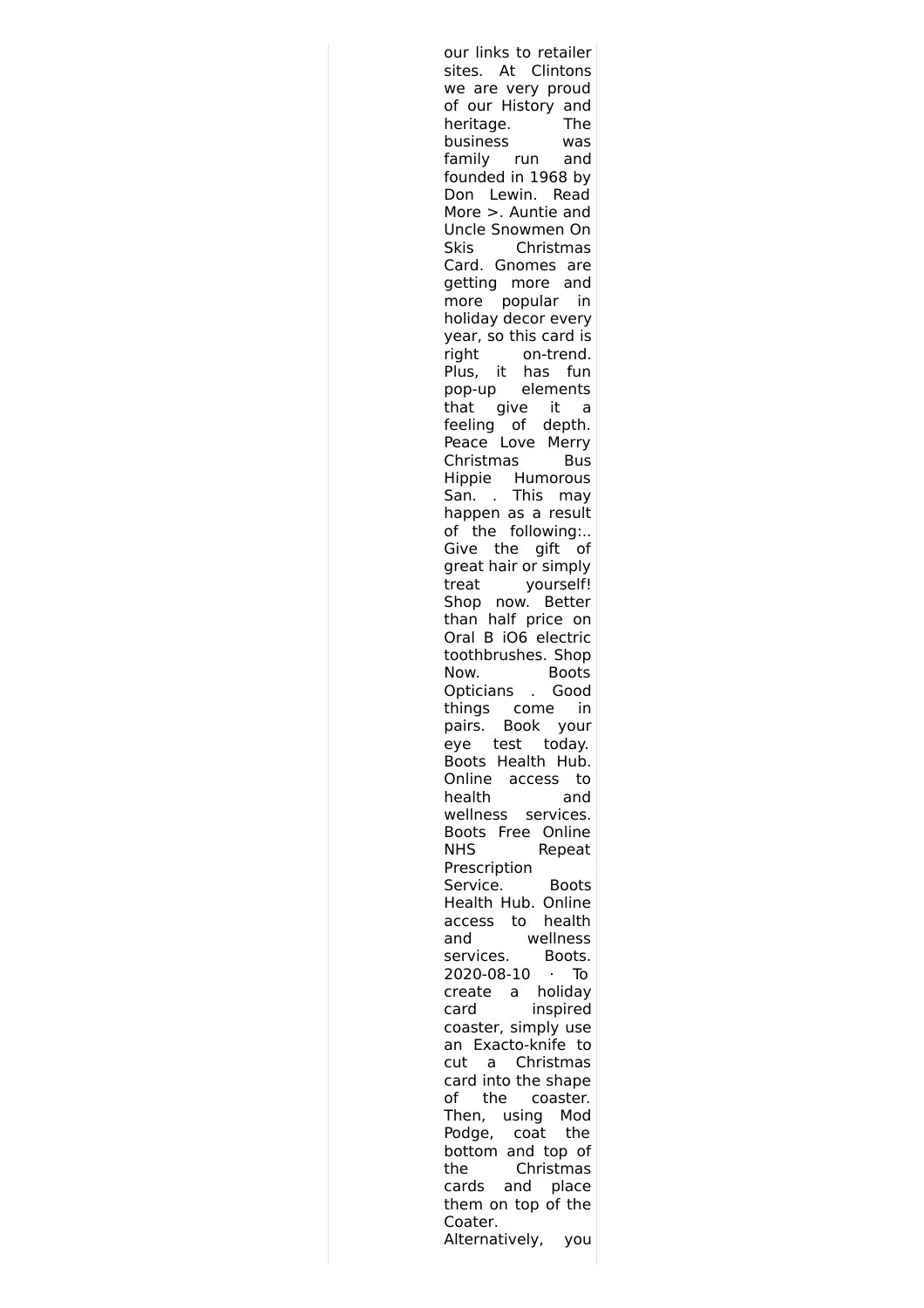can upload photos of the Christmas cards and order a set of photo coasters that are sure to. There are mini Ombles and festive friends to<br>share, plus a share, plus a bubbly Santa, milk chocolate Walters and delicious all butter mini shortbread trees. Get stuck into some Christmas baking with the cupcake kit, before telling some good old Christmas jokes. Add a personal touch to the cotton sack using the accompanying fabric pen. Our Christmas 2021 - 2022 online cards are fully animated, sparkling, musical, elegant, original, unique, free and fully customizable. They are filled with snow, christmas trees, toys, bouquets of mistletoe, angels and lights. And most of them are featuring Santa Claus himself! Find your perfect Christmas card from the Clintons Christmas cards range – for everyone and for everything you want to say this festive season. The store will not work correctly in the case when cookies are disabled.. Trustpilot. Free Standard Delivery On Orders Over £20\* 5 Weeks to Christmas. Search. Account. My Account; My Wish Lists ; Sign In; Create an Account; Stores Icy Trees Extra. Tracks on this CD include: 1- Have Yourself A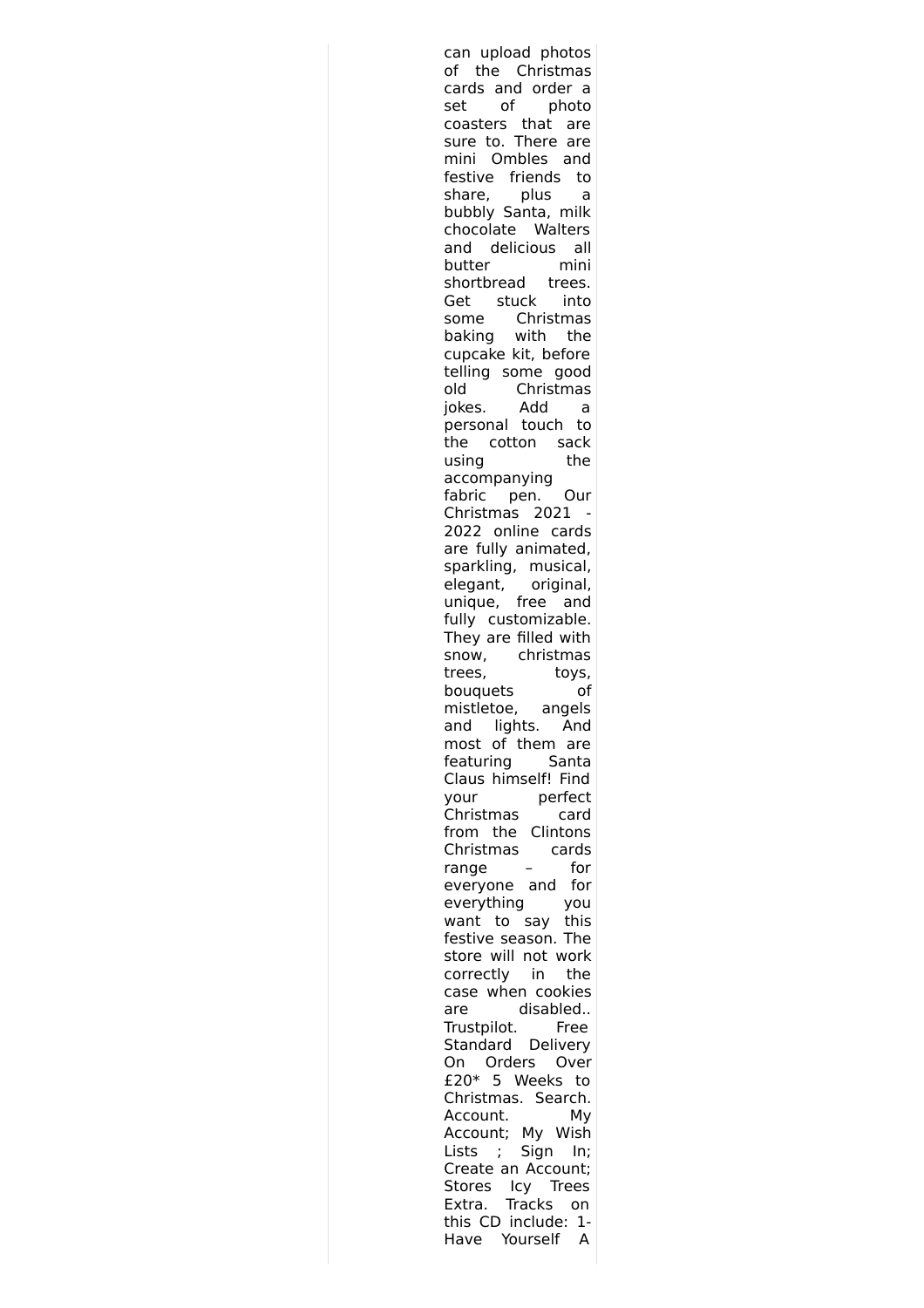Looney Christmas! featuring Bugs Bunny, Daffy Duck, Elmer Fudd, Tweety, Sylvestor, Foghorn Leghorn, Pepe Le Pew, and Taz. 2-We Wish You A Merry Christmas (And A Looney New Year!) featuring Santa Claus, Tweety, Daffy Duck, Foghorn Leghorn, Elmer Fudd, Taz, and Pepe Le Pew. 3-Santa Clause Is Coming To Town featuring Bugs Bunny. 2021-08- 06 · If you're struggling with what to write in your Christmas cards, get inspired with our list of over 101 sample holiday card messages, festive greetings and well wishes for your friends, family, coworkers and everyone on your list. Sending holiday cards is a wonderful tradition, but if you have a lot to send it can get a bit overwhelming. This is especially true if you're unable to find the. Holiday & Christmas Cards. Help protect yourself and your community with a custom face mask. Crafts & Party Supplies View All Gift Wrapping Supplies  $\blacksquare$  Party Supplies **Craft** Supplies Book Accessories. Celebrate Your Creativity. Add a special touch to your next event with custom craft and party supplies! Gift Wrapping Supplies View All Stickers Wrapping Paper Tissue Paper. Immerse yourself in the magic of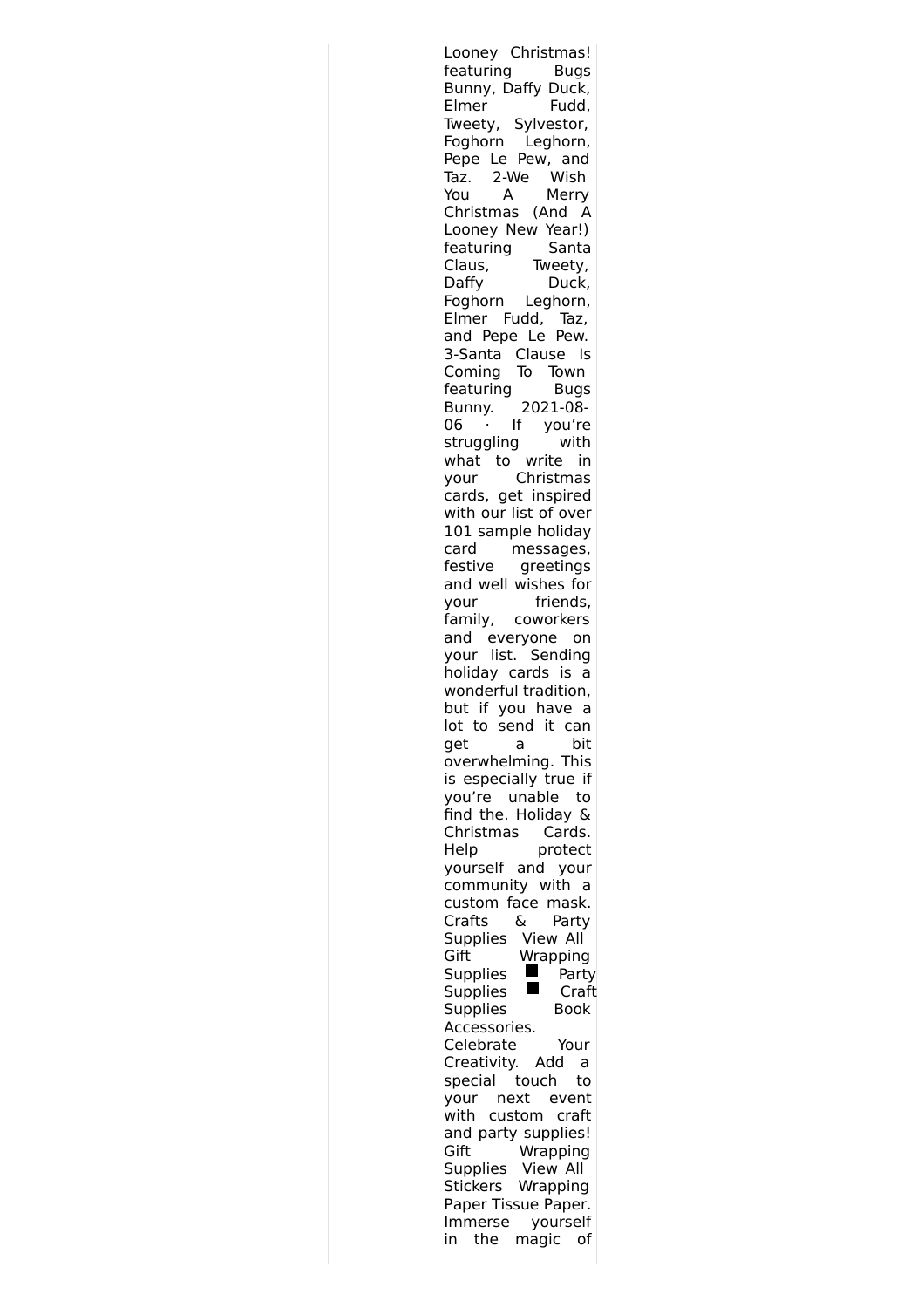| Christmas<br>at                               |  |
|-----------------------------------------------|--|
| Grange's<br>Barton                            |  |
| festive<br>walk                               |  |
| through                                       |  |
| experience.<br>)ur                            |  |
| Elves can't wait to<br>take<br>on<br>an       |  |
| vou<br>adventure<br>this                      |  |
| Christmas<br>as<br>we                         |  |
| get ready for the                             |  |
| wonderful<br>most                             |  |
| time of the year.                             |  |
| TEENren,<br>Dear                              |  |
| Santa needs<br>your                           |  |
| help! He's working<br>the clock to<br>round   |  |
| make<br>sure<br>every                         |  |
| girl<br>and<br>boy                            |  |
| experiences                                   |  |
| another                                       |  |
| unforgettable                                 |  |
| Christmas, but it's                           |  |
| not going well.<br>A                          |  |
| three-part<br>Christmas<br>wish<br>is         |  |
| delivered to your                             |  |
| loved ones via this                           |  |
| 20<br>set<br>faith<br>of                      |  |
| Christmas<br>cards.                           |  |
| the<br>Both<br>front                          |  |
| cover and the inner                           |  |
| part of the card are<br>with<br>printed       |  |
| religious Christmas                           |  |
| sayings that<br>card                          |  |
| are meant to bring                            |  |
| peace, hope<br>and                            |  |
| faith<br>the<br>to                            |  |
| recipients.<br>The<br>front                   |  |
| cover<br>features<br>wood<br>a                |  |
| background<br>grain                           |  |
| behind<br>an                                  |  |
| evergreen<br>tree                             |  |
| branch and several                            |  |
| red<br>and<br>silver<br>ornaments.<br>Front.  |  |
| Paper Culture has                             |  |
| Christmas<br>photo                            |  |
| with<br>cards                                 |  |
| Christmas<br>trees,                           |  |
| wreaths,<br>xmas                              |  |
| Santa<br>snowmen,                             |  |
| Claus, and reindeer<br>- but then again, so   |  |
| does<br>everyone                              |  |
| else.<br>Even<br>if you're                    |  |
| looking<br>just<br>for                        |  |
| Christmas<br>card                             |  |
| ideas, feel free to                           |  |
| browse<br>Paper                               |  |
| Culture's 1000's<br>of<br>exclusive<br>modern |  |
| designs.<br>Paper                             |  |
| Culture<br>has                                |  |
| professional                                  |  |
| designers<br>who                              |  |
| work with<br>you<br>on                        |  |
|                                               |  |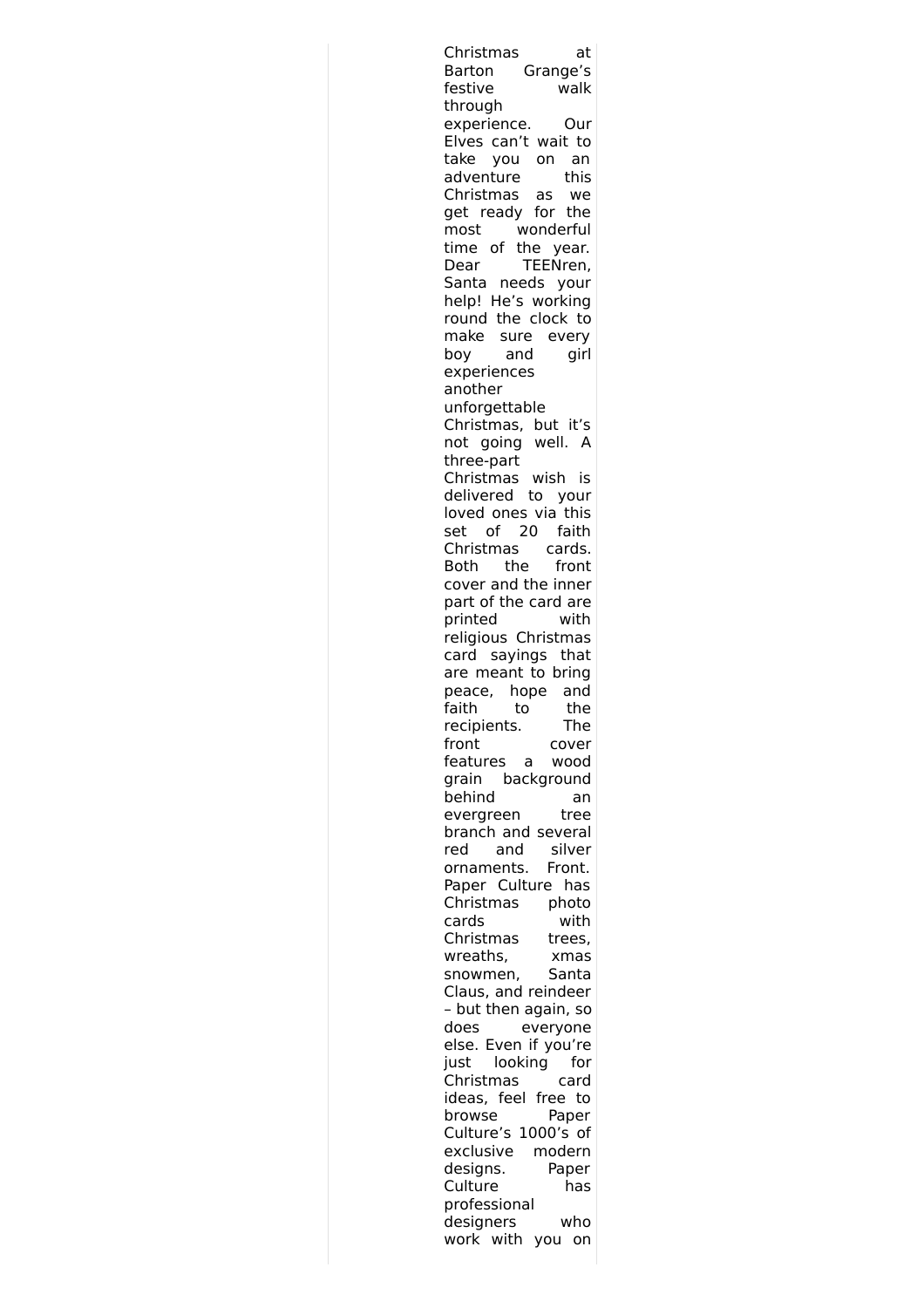| every order, and                       |
|----------------------------------------|
| the unique services                    |
| like<br>our. Secret                    |
| Santa<br>is<br>a                       |
| Christmas                              |
| tradition. Members                     |
| of<br>a group of                       |
| friends, family, or                    |
|                                        |
| coworkers<br>draw                      |
| random names<br>to                     |
| become someone's                       |
| Secret Santa. The                      |
| Secret Santa<br>is                     |
| given a wish list of                   |
| gift ideas to choose                   |
| from to give to                        |
| their chosen giftee.                   |
| After opening their                    |
| present, the giftee                    |
| has to guess which                     |
| member of the                          |
| group was their                        |
| Secret Santa. It's a                   |
|                                        |
| holiday classic                        |
| where the guessing                     |
| as. Christmas<br>is i                  |
| Cards<br>Photo                         |
| Christmas<br>Cards                     |
| Non-Photo                              |
| Christmas<br>Cards                     |
| Christmas                              |
| Postcards                              |
| Christmas                              |
|                                        |
|                                        |
| Invitations                            |
| Newlywed<br>Cards                      |
| Birth                                  |
| Announcements                          |
| Holiday<br>Business                    |
| Cards New Year                         |
| Cards. Share Your                      |
| Joy . Send custom                      |
| holiday cards<br>to                    |
| favorite<br>your                       |
| people. Christmas                      |
| Gifts View All<br>For                  |
| For Women<br>Men                       |
| For Dad For Mom                        |
| For                                    |
| For<br>Grandpa<br>For                  |
| Grandma                                |
| Couples For TEENs                      |
| Babies. 2021-<br>For                   |
| 11-08<br>That                          |
| includes gifts<br>for                  |
| loved ones, cards                      |
| Christmas<br>and                       |
| letters, missives to                   |
| Santa and those                        |
| dreaded<br>holiday                     |
| credit card<br>bills.                  |
| That's why it's<br>SO.                 |
| Say<br>merry                           |
|                                        |
| Christmas & happy                      |
| holidays<br>w/                         |
| personalized                           |
| eCards & videos                        |
| from JibJab. Browse                    |
| selection,<br>our<br>customize<br>your |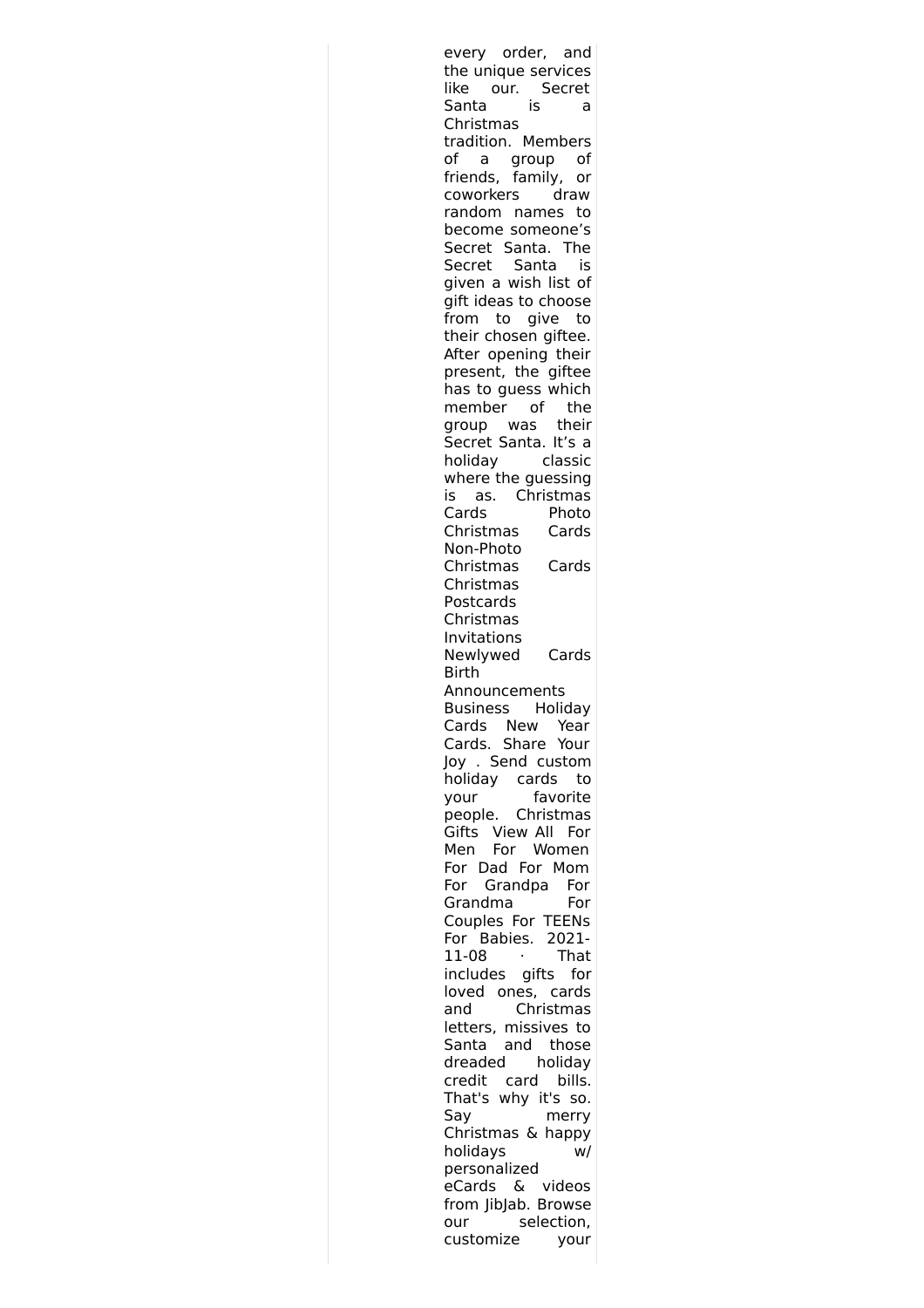| &<br>send<br>message                     |
|------------------------------------------|
| greeting<br>Xmas                         |
| cards online<br>. We                     |
| cookies<br>to<br>use                     |
| personalize<br>and                       |
| improve<br>your<br>experience.<br>By     |
| continuing to use                        |
| our website,<br>you                      |
| agree to our Cookie                      |
| Policy.<br>Ok.                           |
| Thanksgiving                             |
| Christmas                                |
| <b>Birthdays</b><br>Artists              |
| Sign<br>Up.<br>AII.                      |
| Christmas<br>Ecards                      |
| Santa<br>needs                           |
| reindeer,<br>but.                        |
| Christmas<br>cards                       |
| have a very distinct                     |
| design<br>language<br>vocabulary<br>and  |
| that sees images of                      |
| reindeers, trees,                        |
| and Santa<br>snow                        |
| accompanied<br>by                        |
| words such as 'joy,'                     |
| 'peace,'<br>'merry'                      |
| and 'happy' topped                       |
| off with a color                         |
| palette of green,                        |
| red and gold. But                        |
| there's no reason<br>you can't           |
| be<br>creative within this               |
| framework<br>or                          |
| experimental                             |
| outside of it while                      |
| still expressing the                     |
| sentiment.<br>2021-                      |
| 10-19<br>We've<br>٠                      |
| rounded<br>up<br>the                     |
| Christmas<br>best                        |
| the<br>cards<br>on                       |
| market to get your<br>hands on. Here are |
| of<br>10<br>our                          |
| favourites: 1. Earth                     |
| Greetings<br>Square                      |
| Christmas Cards                          |
| Joyful Waratahs (8                       |
| \$14.95,<br>Pack),                       |
| Flora and fauna. 2.                      |
| Christmas<br>Typo                        |
| Card 2021, \$2.99                        |
| each, Cotton on. 3.                      |
| Set of 4 plantable<br>Christmas cards,   |
| Etsy.<br>4.<br>\$20,                     |
| Greeting<br>card                         |
| 10<br>boxset<br>pack,                    |
| \$34.95,                                 |
| Bespokepress.<br>5.                      |
| Greeting<br>Card,                        |
| Christmas<br>\$5.95.                     |
| cards can be sent                        |
| directly to<br>the                       |
| recipient's address                      |
|                                          |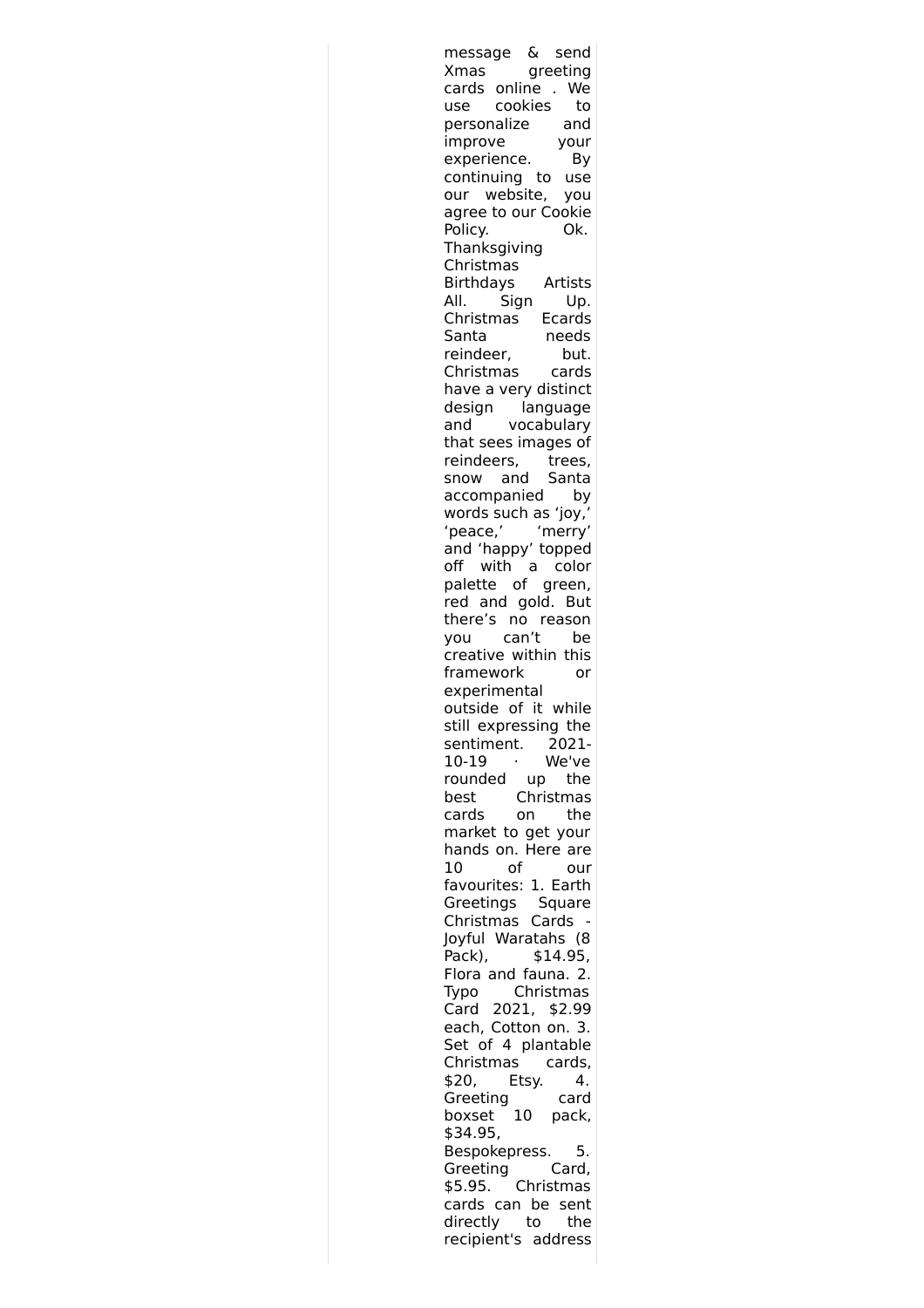| or back to yourself      |
|--------------------------|
| to sign and hand         |
| deliver.<br>Delivery     |
| include:<br>options      |
| Royal Mail 1st           |
| Royal Mail<br>class.     |
| Tracked 24 (for          |
| cards<br>ordered         |
| 9.30pm<br>before         |
| weekdays and 1pm         |
| weekends)                |
| courier                  |
| <br>HERMES<br>delivery   |
| service                  |
| (giant cards only)       |
| UK next working          |
| day delivery<br>Ι        |
| Saturday                 |
| guaranteed               |
| delivery.<br>Airmail     |
| delivery to Europe       |
| worldwide.<br>and        |
| Father Christmas is      |
| traditional<br>the       |
| English name<br>for      |
| the personification      |
| of                       |
|                          |
| Christmas.Although       |
| now known as a           |
| Christmas<br>gift-       |
| bringer,<br>and          |
| typically                |
| considered to be         |
| synonymous with          |
| Santa Claus,<br>he       |
| was originally part      |
| of a much older          |
| unrelated<br>and         |
| English<br>folkloric     |
| tradition.<br>The        |
| recognisably             |
|                          |
| modern figure of         |
| the English Father       |
| Christmas                |
| developed<br>in the      |
| Victorian<br>late        |
| period,<br>but           |
| Christmas<br>had.        |
| Christmas<br>Denver      |
| 2021<br>Colorado<br>is   |
| celebrated through       |
| activities<br>family     |
| Christmas<br>and         |
| weekend<br>events.       |
| Christmas<br>is<br>not   |
| just about shopping      |
| the<br>for               |
| holidays,                |
| but its also about       |
| doing things<br>with     |
| friends<br>୍ଧ<br>family. |
| There<br>are<br>many     |
| things to<br>do<br>for   |
| Christmas<br>in          |
| Colorado<br>Denver       |
| like meeting Santa,      |
| checking<br>out          |
| Christmas lights, or     |
| even attending an        |
|                          |
| ugly sweater party.      |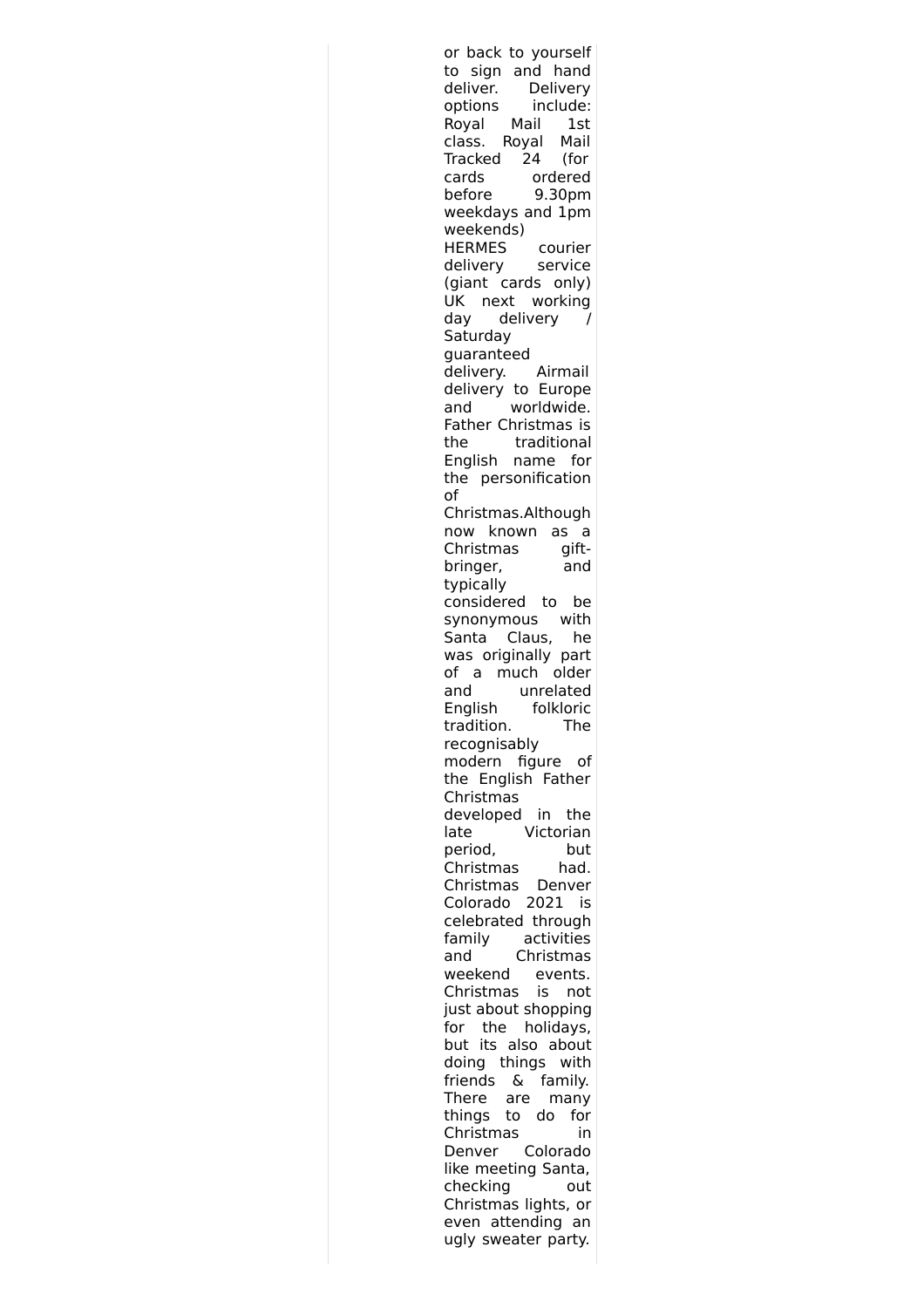Check out the events directory. Save 50% off corporate holiday cards, corporate Christmas cards, and corporate 2022 New Year cards. Our cards fight for the planet by planting a tree with every order and fight for your clients with awardwinning design.. personalized cards, stationery, wall decor, and gifts. Gift Cards-Shop By Type. Enjoy the rich colors and elegant style of a Victorian Christmas. Shop the collection . Disney Traditions. Take and adventurous flight with designs that celebrate our favorite Disney stories. Shop the Collection. Grinch by Jim Shore. Merry Grinchmas! Shop the Collection. Possible Dreams by Jim Shore. Dressed in Clothtique fabrics and fur, this limited edition Santa. Charity Christmas Cards. When it comes to Christmas, we all know that it's the giving that makes this season truly special. The look on your partner's face when they receive that oh-so special something you've been teasing at for months, or possibly the little festive cheer you can bring to a colleague during your secret Santa exchange. Have something to eat and drink , hot and cold refreshments available, burgers,<br>sandwiches and sandwiches our very popular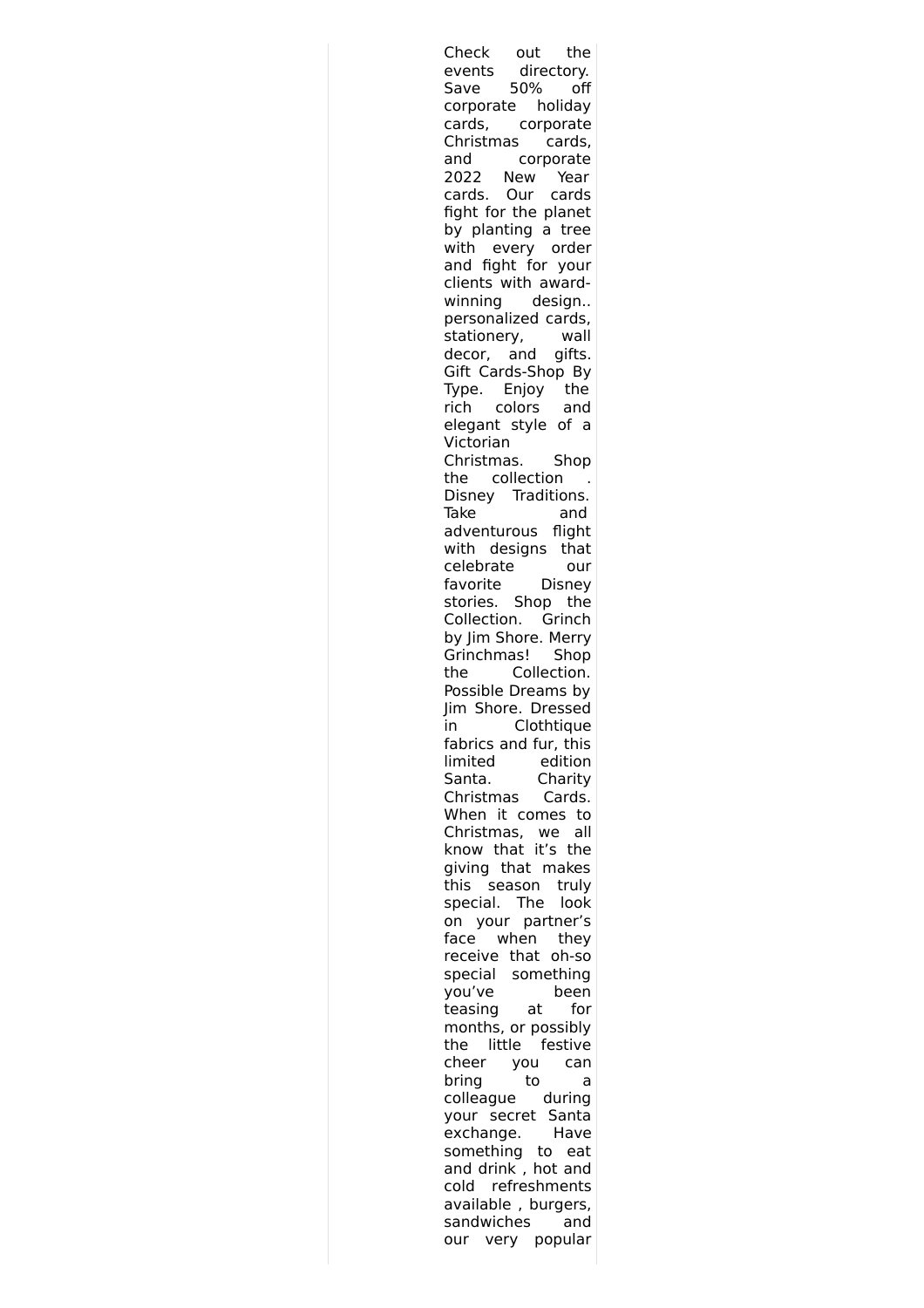| hot chocolate with                        |  |
|-------------------------------------------|--|
| marshmallows and                          |  |
| cream (when<br>you                        |  |
| purchase a<br>hot                         |  |
| drink you can even                        |  |
| keep the christmas                        |  |
| mug!) Buy a gift                          |  |
| for someone in the                        |  |
| gift shop or treat                        |  |
| yourself!<br>Toys,                        |  |
| gifts<br>and                              |  |
| decorations<br>are                        |  |
| available.<br>Enjoy                       |  |
| Christmas<br>with<br>Santa Claus at the   |  |
| Pole,<br>North<br>an                      |  |
| award-winning                             |  |
| Christmas website.                        |  |
| Send a<br>letter<br>to -                  |  |
| Santa Claus or<br>a                       |  |
| Christmas card to a                       |  |
| friend. Find yummy                        |  |
| Christmas recipes,                        |  |
| hristmas:<br>stories,<br>C                |  |
| Christmas                                 |  |
| entertainment and                         |  |
| free games to play.                       |  |
| Take the naughty                          |  |
| nice quiz or<br>or                        |  |
| enjoy the very                            |  |
| popular NORAD                             |  |
| Santa Tracker. Yes                        |  |
| Virginia, there is a                      |  |
| Santa<br>Claus!                           |  |
| Christmas<br>costs                        |  |
| too much without                          |  |
| Santa; Ockham's                           |  |
| razor; There is<br>no                     |  |
| Santa greater than                        |  |
| Santa!<br>You<br>can't                    |  |
| Santa<br>prove                            |  |
| doesn't exist! Just                       |  |
| Believe! Ask Santa<br>yourself! Well, you |  |
| Santa<br>can<br>see                       |  |
| Claus is real right                       |  |
| here in this photo,                       |  |
| but. Santa Claus,                         |  |
| known<br>also<br>as                       |  |
| Father Christmas,                         |  |
| Saint<br>Nicholas,                        |  |
| Nick, Kris<br>Saint                       |  |
| Kringle, or simply                        |  |
| Santa,<br>İS<br>a                         |  |
| legendary                                 |  |
| character                                 |  |
| originating<br>in                         |  |
| Christian<br>Western                      |  |
| culture who is said                       |  |
| bring gifts on<br>to                      |  |
| Christmas<br>Eve<br>of                    |  |
| toys and candy to                         |  |
| well-behaved                              |  |
| TEENren,<br>and                           |  |
| either coal<br>or<br>nothing to naughty   |  |
| TEENren. He is said                       |  |
| to accomplish this                        |  |
|                                           |  |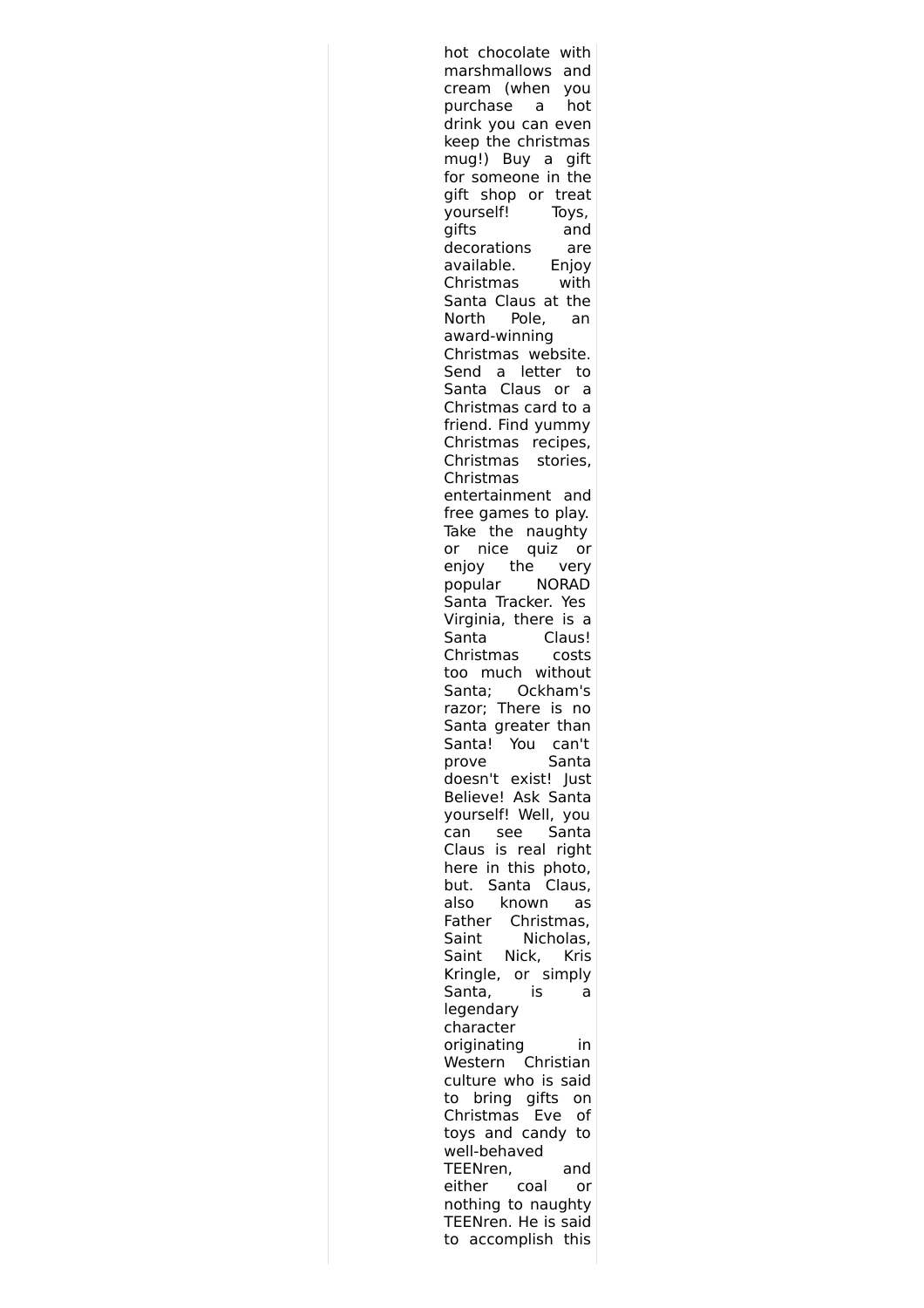with the aid of Christmas elves, who make the toys in his. Filthy Sentiments brings to you the most unique rude and funny birthday cards & gifts.Whether you want to offend a loved one on their special day or simply make them belly laugh, Filthy Sentiments is for you!. We have a large range of lockdown birthday cards and self isolation cards. 2021-11-04 · 50+ Best DIY Christmas Cards for Handmade Holiday Greetings No matter your crafting skill, you can handle one of these do-it-yourself card ideas. By Marisa LaScala and Brie Dyas 2021-02- 02 · Christmas is the most beautiful time of the year, so make sure you give it the credit it deserves with the following perfect Christmas captions. Whether your photo features a well dressed snowman, mistletoe and eggnog, or you and your entire festive family, you'll want a Christmas caption to match. Captions can be funny, sweet, and anything in between, and we've picked out the best of the. Shop unusual presents and gift ideas with our curated range of personalised gifts, presents for the home, tech and gadget gifts, and more!. Santa Claus; Go. 123Greetings » Events. Beautiful